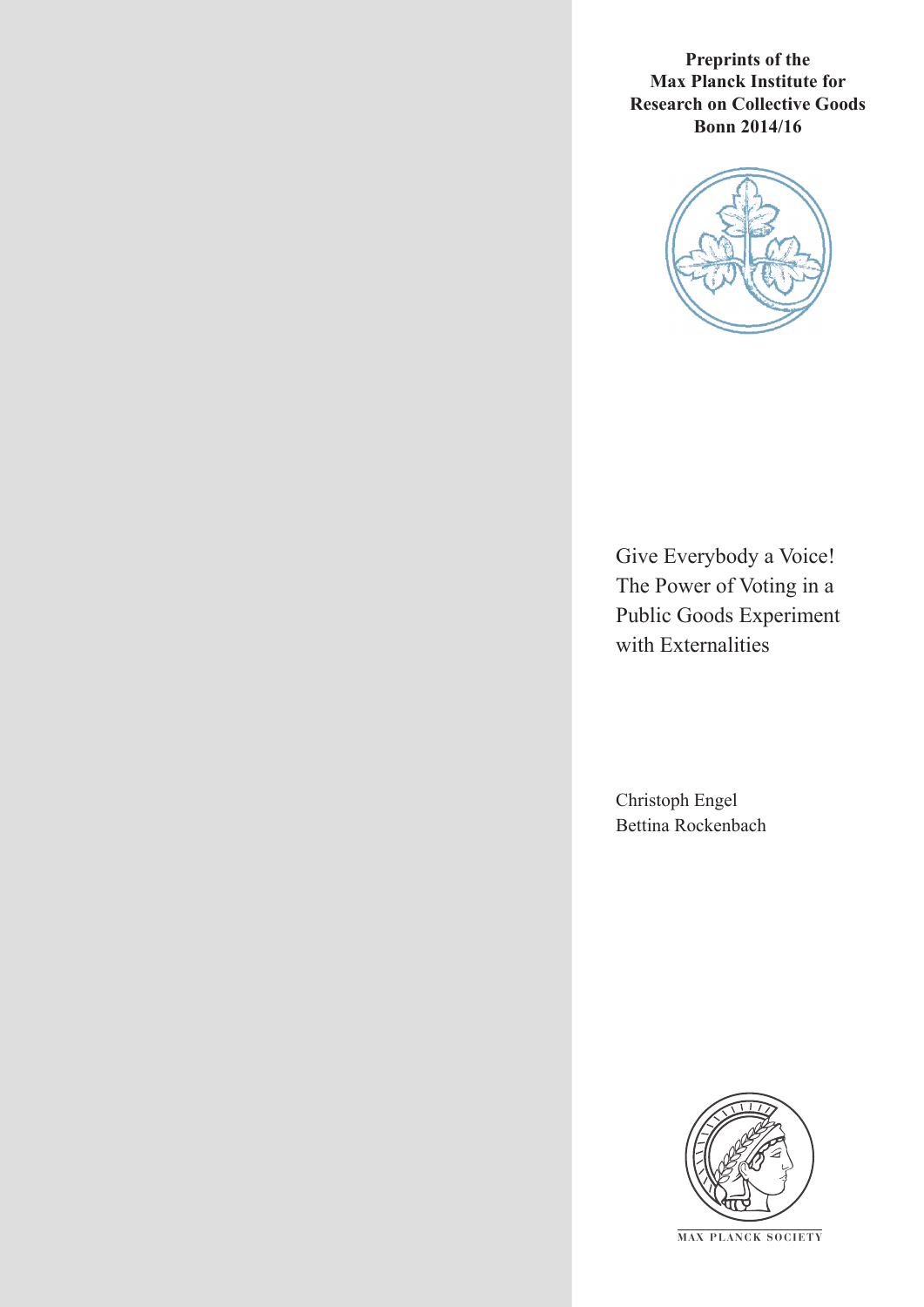

# **Give Everybody a Voice! The Power of Voting in a Public Goods Experiment with Externalities**

Christoph Engel / Bettina Rockenbach

November 2014

Max Planck Institute for Research on Collective Goods, Kurt-Schumacher-Str. 10, D-53113 Bonn http://www.coll.mpg.de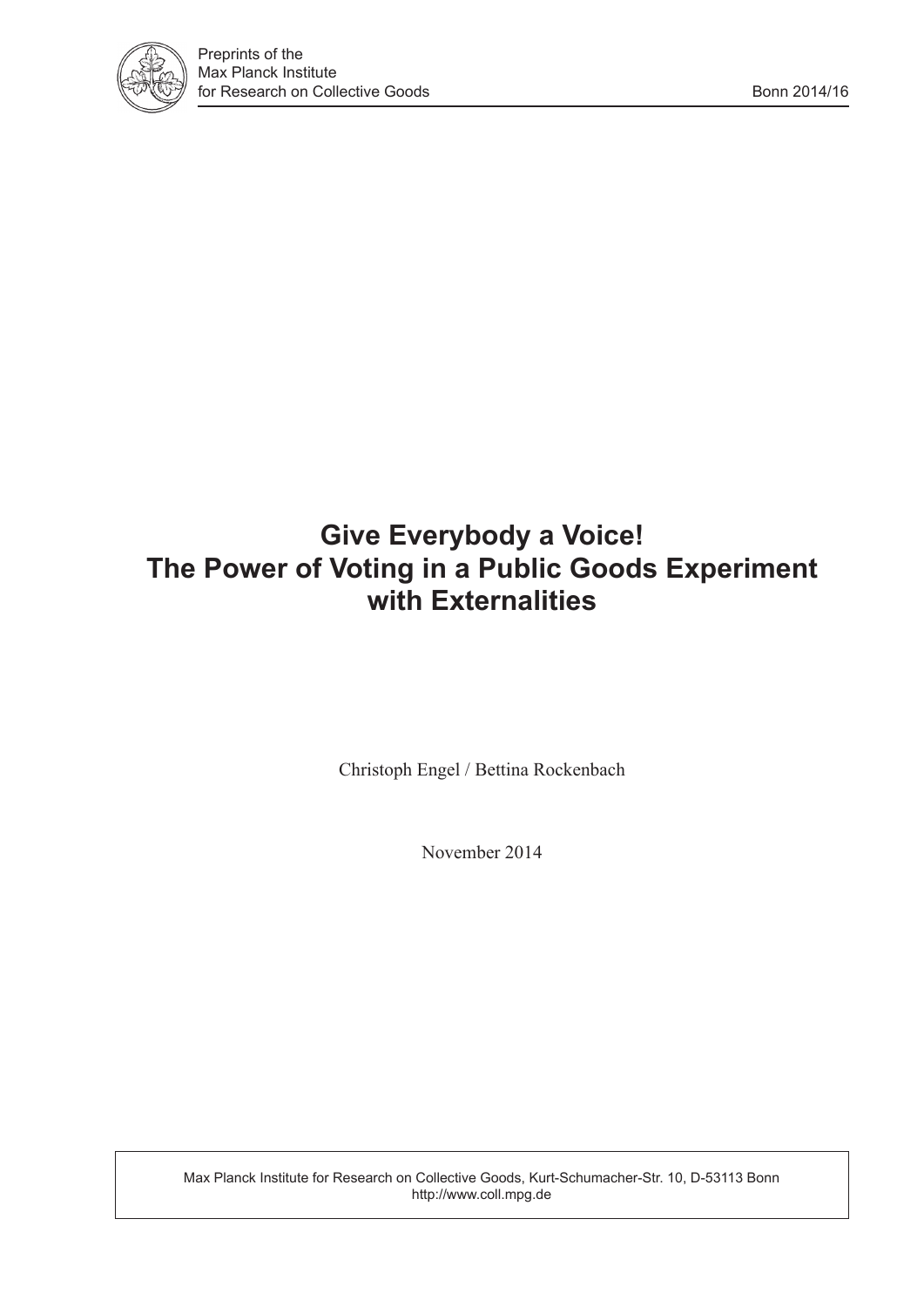# **Give Everybody a Voice!**

# **The Power of Voting in a Public Goods Experiment with Externalities\***

# Christoph Engel<sup>#</sup> / Bettina Rockenbach<sup>\*\*</sup>

# **Abstract**

We study the effect of voting when insiders' public goods provision may affect passive outsiders. Without voting insiders' contributions do not differ, regardless of whether outsiders are positively or negatively affected or even unaffected. Voting on the recommended contribution level enhances contributions if outsiders are unaffected and internalizes the negative externality by lowering contributions when outsiders are negatively affected. Remarkably, voting does not increase contributions when it would be most desirable, i.e. with a positive externality. Here, participants vote for high contributions, yet compliance is poor. Unfavorable payoff comparisons to the outsiders that gain a windfall profit drive contributions down.

*Key Words:* Public Good, Externality, Voting, Experiment

*JEL Classifications:* C91, C92, D03, D43, D62, H23, H41, L13

<sup>-</sup>We thank Carlos Alós-Ferrer, Armin Falk, Urs Fischbacher, Özgür Gürerk, Martin Hellwig, Wolfgang Kuhle, Sergio Mittlaender, Rebecca Morton, Wieland Müller, Andreas Nicklisch, Karim Sadrieh, Christian Traxler, Gari Walkowitz, Philipp Zahn, Lilia Zhurakhovska and seminar audiences at the University of Tilburg, the Gruter Institute, the German Law and Economics Association, the University of Konstanz, the University of Cologne, the University of Bonn, the University of Erfurt for valuable comments. Financial support by the Deutsche Forschungsgemeinschaft through RO3071 is gratefully acknowledged.

Christoph Engel, Max Planck Institute for Collective Goods, Bonn and University of Bonn, Kurt-Schumacher-Str. 10, 53113 Bonn, Germany, email: engel@coll.mpg.de

<sup>\*\*</sup> Bettina Rockenbach, University of Cologne, Albertus Magnus Platz, 50923 Cologne, Germany email: bettina.rockenbach@uni-koeln.de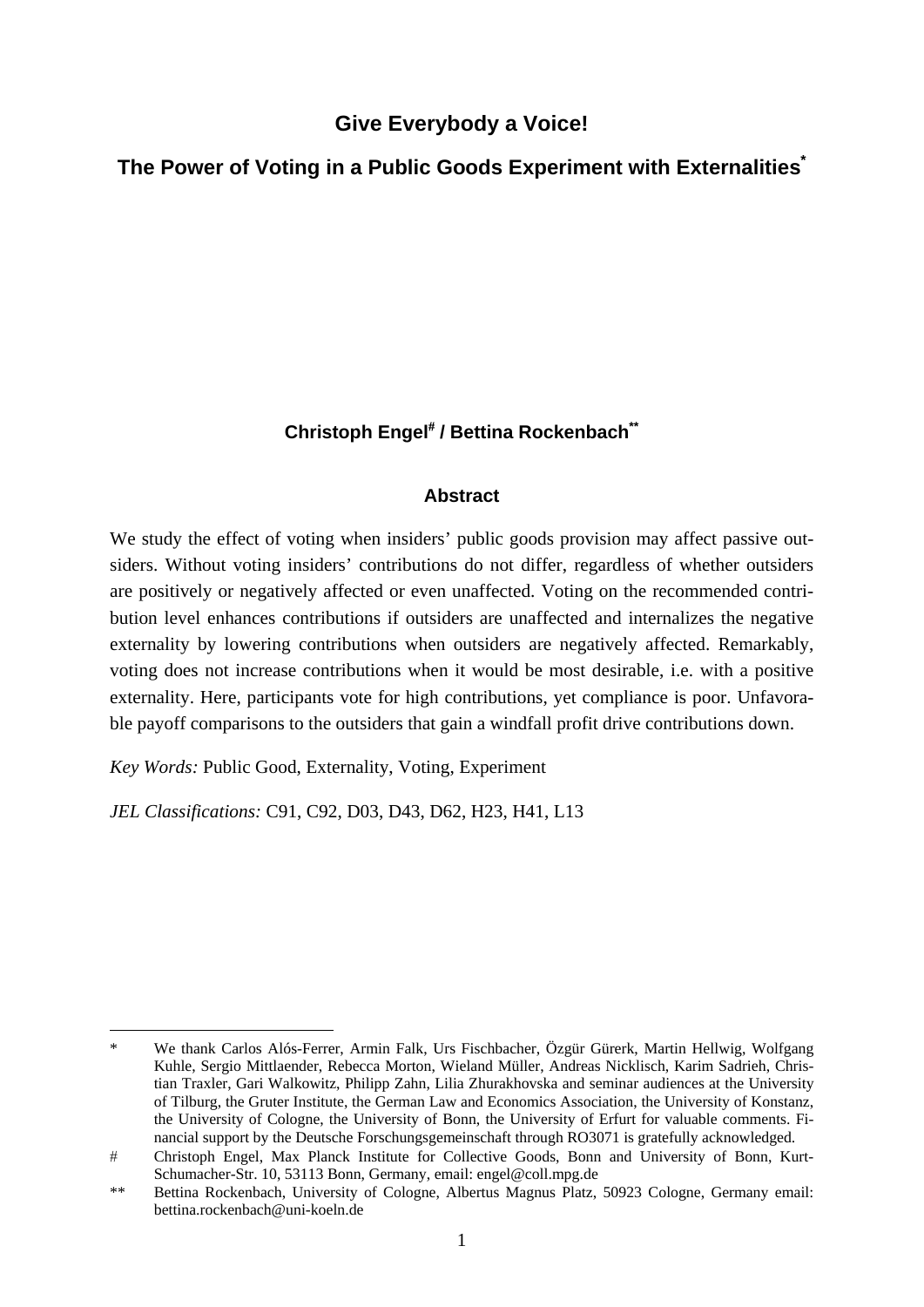*"Democracy is the worst form of government, except for all those other forms that have been tried from time to time." Winston Churchill in a House of Commons speech on Nov. 11, 1947* 

# **1. Introduction**

In this paper, we focus on a situation that is pervasive in politics: when a community overcomes its internal dilemma it also affects outsiders, either by providing a windfall profit or by imposing harm on them. Equatorial countries preserving the rain forest do not only save their national ecosystems but also provide a positive externality on the world's climate and biodiversity along with it. A metropolitan area that subsidizes the opera house also benefits the visitors from further away who do not pay local taxes. On the other hand, the successful provision of a (local) public good may create negative external effects. A country close to the source of an international river, building a dam to secure irrigation water and energy for its population, deprives countries closer to the estuary of the river's benefits. A municipality constructing a landfill close to its borders to keep garbage off its streets puts the groundwater in the neighboring community at risk. The presence of such externalities is frequently brought forward as an argument for extending the boundaries of the polity. The neighboring municipalities are made part of a larger political entity. The neighboring countries become members of a supranational body, like the European Union. One way of explaining why this might be desirable is procedural: all members of the larger unit may vote on the desirable level of providing the (local) public good.

To study the power of voting in such situations, we set up an experiment where insiders' public goods provisions either positively or negatively affect passive outsiders. In the first phase of our experiment participants experience the public goods dilemma and the outsiders have no means to influence insiders' actions. This phase allows all participants to gain experience with the situation and at the same time creates a benchmark of what happens if outsiders have no voice. At the outset of the second phase, all participants are asked to vote on the desired contribution level for the future rounds of the same public goods provision game. The voting outcome is determined by majority vote, yet there are no means to enforce this outcome. This procedure reflects a higher order polity with only the power of recommendation, not of rulemaking or rule enforcement. It provides a lower bound for the power of voting.

To a greater or lesser degree, in most democracies votes are cast under a veil of uncertainty. Parliament or the voters themselves vote on solutions for policy problems and quite frequently do not know how they will in the future be affected by the voting outcome. As an example take a statute that assigns the responsibility for the clean-up of environmental havoc to the municipality where it happens. Many environmental problems have negative repercussions on neighboring regions. If the municipality that has been hit by the accident is not allowed to ignore it, this not only helps its own citizens, but those in a broader neighborhood as well. Yet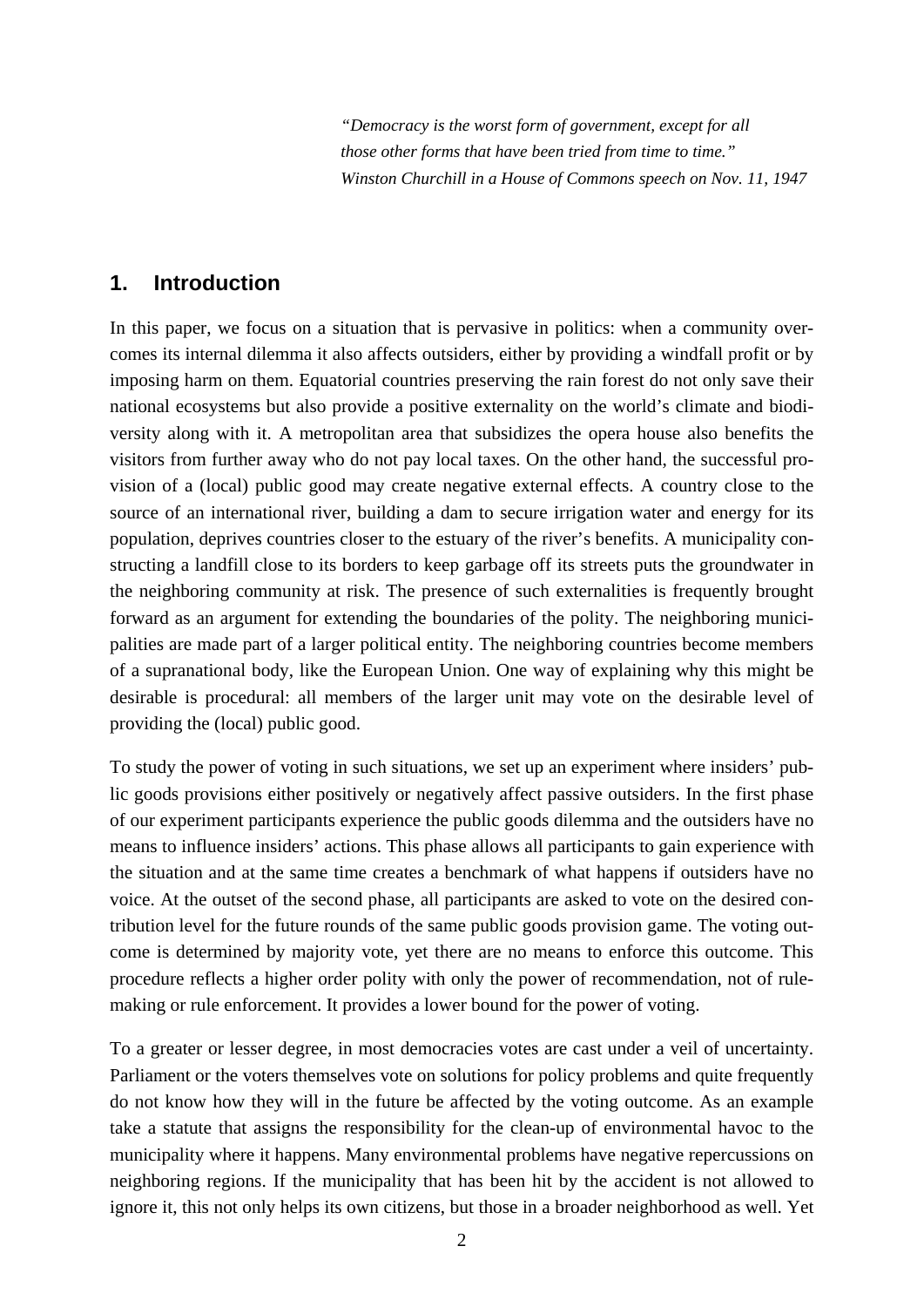ex ante, it is unknown where environmental damage is to occur. Hence when the statute is passed, voters or their representatives have to decide under the veil of ignorance. This reflects a fundamental tenet of rule of law and of democracy: rules should not be ad hoc, but should be "general". Voting under the veil of uncertainty is also frequently observed in international relations. For instance Art. IX (1) of the Treaty Setting Up the World Trade Organization<sup>1</sup> gives the majority of the Ministerial Conference power to enunciate new rules for generic situations in international trade.<sup>2</sup> To reflect this reality, in our experiment participants vote on a desired contribution level before they know whether, in the continuation, they will have the active or the passive role.

Our experimental setting allows studying to which degree giving people a voice helps them overcome the normative conflict resulting from the fact that a local dilemma is embedded in a broader social context. We compare public good provisions in two dimensions: without and with voting, and conditional on the character of the externality. Our experimental data show that voting is effective when the externality is negative. Voting recommends reducing contributions to the (local) public good and insiders follow this non-binding recommendation. Thus voting helps outsiders. By contrast, voting is pointless if not counterproductive when internalization would socially be most desirable, i.e. when providing the public good entails a positive externality on outsiders. Although in this case voting recommends high contributions, compliance with the recommendation is poor, mostly due to unfavorable payoff comparisons to the outsiders that gain a windfall profit. This finding is all the more remarkable since voting strongly increases contributions when outsiders are allowed to vote, but are not affected by contributions to the public good.

# **2. Experimental Design**

-

### *The public goods game with an externality*

In our experiment we study a finitely repeated linear public goods game in which provision may cause an externality to non-actors. The stage game consists of 4 active players, the *actors*, and 3 passive players, the *bystanders*. Actors are endowed with 20 tokens and have to contribute an amount  $g_i \in \{0, 10, 20\}$  to a public good, which benefits all actors. We constrain the action space to ease later voting. The sum of all actors' contributions  $G = \sum_{k=1}^{n}$ 4 mented by 1.6 and then equally distributed among the actors. Thus, an actor's payoff is:  $G = \sum g_k$  is aug-

$$
\pi_i^A = 20 - g_i + 0.4 \cdot G, \qquad i = 1, \dots, 4 \tag{1}
$$

<sup>1</sup> http://www.wto.org/english/docs\_e/legal\_e/04-wto\_e.htm

<sup>2</sup> International relations are also a good illustration for the feature of our voting procedure that the voting outcome is promulgated, but cannot be enforced. International law essentially serves as a coordination device for sovereign powers and enforcement is notoriously deficient. Many acts of international bodies remain pure "recommendations", as most of the decisions taken by the General Assembly of the United Nations.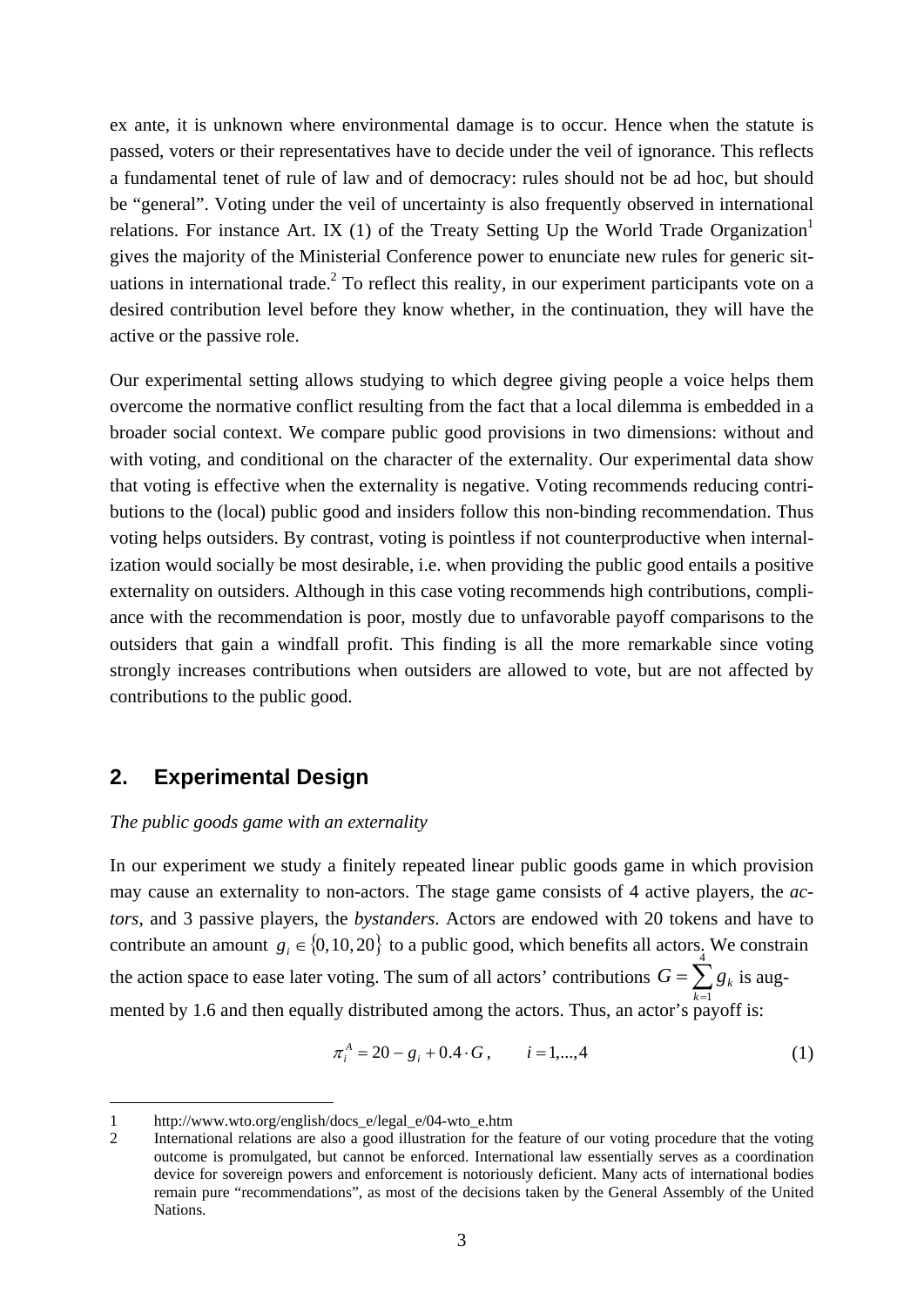Bystanders are also endowed with 20 tokens but cannot contribute to the public good. But – dependent on the parameter  $b$  – they either benefit from ( $b = 0.2$ , in treatment *PE*), suffer from ( $b = -0.2$ , in treatment *NE*), or are unaffected by ( $b = 0$ , in treatment *NX*) the contributions of the actors. Accordingly, for a given *b* all bystanders earn an identical payoff which is solely determined by the actors' contributions and is out of the bystanders' control:

$$
\pi^B = 20 + b \cdot G \tag{2}
$$

Thus, the joint payoff of all actors is  $\Pi^A = 80 + 0.6 \cdot G$ , the joint payoff of all bystanders is  $\Pi^B = 60 + 3b \cdot G$  and the joint payoff of all participants (actors and bystanders) is:

$$
\Pi = \Pi^{A} + \Pi^{B} = 140 + 3 \cdot (0.2 + b) \cdot G = \begin{cases} 140 + 1.2G & PE (b = 0.2) \\ 140 + 0.6G & NK (b = 0) \\ 140 & NE (b = -0.2) \end{cases}
$$
(3)

Both in the positive and the no externality case the joint payoff of actors  $\Pi^A$  and joint payoff of all participants  $\Pi$  increase in contributions. With a negative externality, in principle, there would be potential for a motivational conflict between augmenting actors' joint payoff  $\Pi^A$ and reducing the joint payoff of all participants  $\Pi$ . To rule out that conflict we chose the parameter *b* such that the net gain of actors exactly equals the net loss of bystanders. As can be seen from equation (3) the joint payoff is independent of actors' contributions (at 140). This ensures that contributing actors cannot be motivated by a concern for overall efficiency.

### *Voting and Phase Structure*

We are interested in the effect of voting on informed voters, i.e. voters who have experienced the public goods dilemma. We therefore study two phases of ten periods each. While there is no voting possibility in phase 1, voting takes place in phase 2. Prior to phase 1 subjects receive the instructions for phase 1and are informed that, after completion of this part of the experiment, another part will follow. They are told that they will receive new instructions for the continuation and that their phase-1-behavior has no consequences for their strategic position in the continuation. After the termination of phase 1, subjects receive the instructions for phase 2. The instructions are provided in the Appendix.

At the beginning of phase 1, the seven subjects of a group are randomly allocated to the roles of actors and bystanders, and play the public goods game with fixed roles without any voting possibilities for ten announced periods. At the end of each period actors are informed about the sum of contributions G, their individual payoff  $\pi_i^A$  and the bystander payoff  $\pi^B$ . Bystanders are informed about the sum of contributions G and the bystander payoff  $\pi^B$ .

The second phase takes place in the same group of seven subjects. It starts with all subjects voting on the recommended contribution for the second phase. Voting is anonymous and takes place under the veil of ignorance, i.e. before subjects are allocated to the roles of actors and bystanders for the second phase of the experiment. Specifically all subjects vote on one of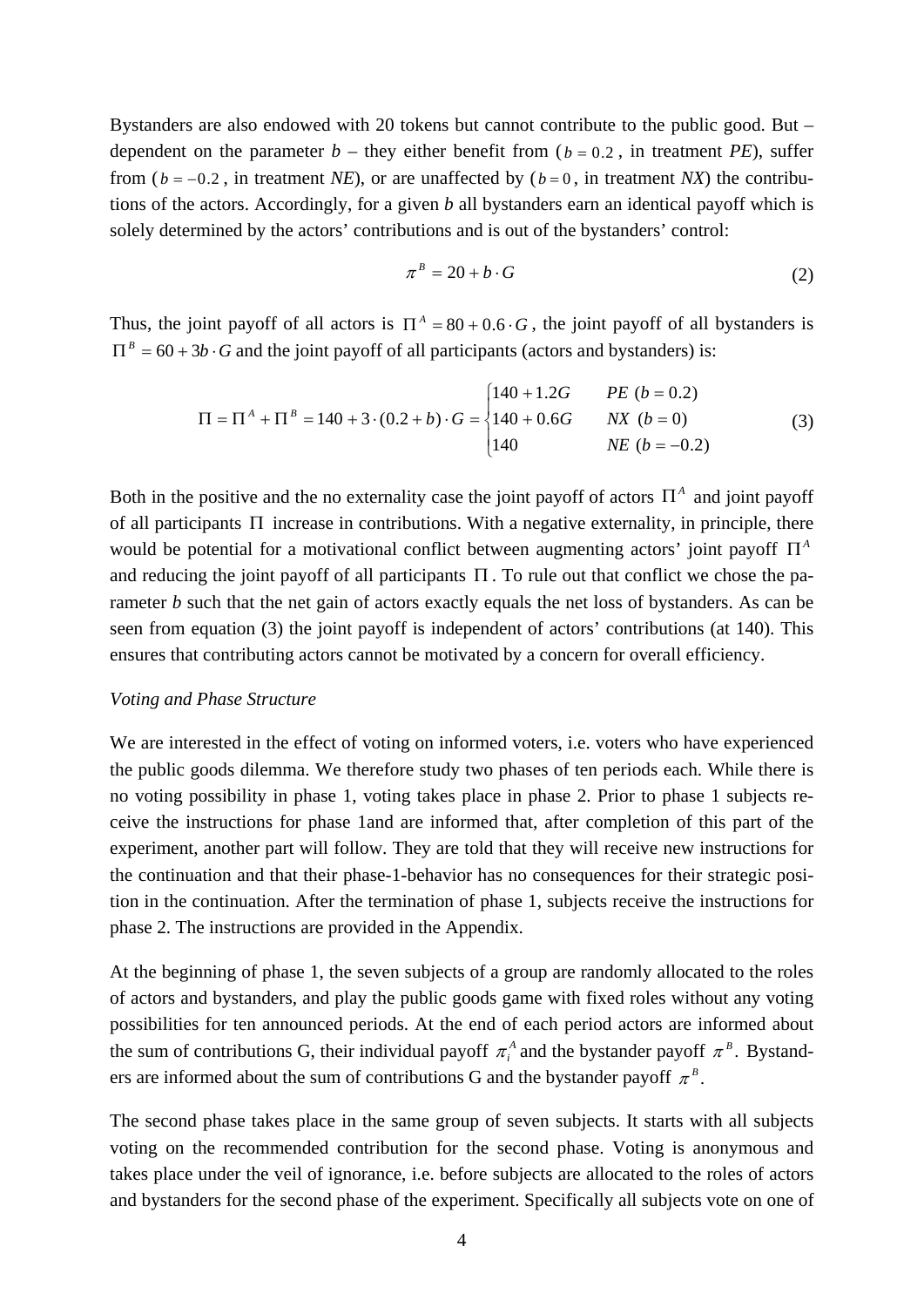the three possible contribution levels 0, 10, or 20 as a recommendation for the later actors. The contribution recommendation is determined by absolute majority vote. If no contribution level receives an absolute majority in the first voting round, a run-off ballot between the two contribution levels with the highest number of votes is conducted. If votes are split 3:2:2, one of the contribution levels that received two votes is randomly selected as the second option in the run-off ballot. The voting outcome is communicated to all subjects of the group. It is a non-binding, non-enforceable recommendation for the actors. After the communication of the voting result, the phase 2 roles are allocated, randomly and independent from the phase 1 allocation.

The separation of the experimental task into two phases induces a restart effect, which has been argued to be cooperation enhancing (Andreoni 1988). To disentangle the voting effect from a mere restart effect, we conduct a control treatment for the case in which we find a significant contribution enhancing effect, the no externality case. The only difference between the control treatment ReNX and NX is that ReNX has no voting stage at the beginning of phase 2, just a restart. Table 1 provides an overview over all treatments.

| Treatments | # Actors | # Bystander | Voting | Externality |  |
|------------|----------|-------------|--------|-------------|--|
|            |          |             |        |             |  |
| ΝE         | 4        | 3           | yes    | negative    |  |
|            |          |             |        |             |  |
| <b>PE</b>  | 4        | 3           | yes    | positive    |  |
|            |          |             |        |             |  |
| NХ         | 4        | 3           |        | no          |  |
|            |          |             | yes    |             |  |
|            |          |             |        |             |  |
| ReNX       | 4        | 3           | no     | no          |  |
|            |          |             |        |             |  |
|            |          | Table 1     |        |             |  |
|            |          |             |        |             |  |

# **Experimental Treatments**

The experiment was run at the University of Erfurt (elab) with a computerized interaction using z-Tree (Fischbacher 2007). Subjects that had never played a public goods experiment before were invited using ORSEE (Greiner 2004). No subject played in more than one treatment. We collected nine independent observations in each treatment, adding up to 36 independent observations with subjects of various majors. Each session lasted about one hour. Average earnings were 11.20  $\epsilon$  in *PE*, 10.79  $\epsilon$  in *NX*, 10  $\epsilon$  in *NE*, and 10.52  $\epsilon$  in *ReNX*.

# **3. Related Literature**

To the best of our knowledge we are the first to study the effects of voting in public goods provision with externalities. However, voting has been introduced into experiments on public goods provision without externality. Kroll, Cherry et al. (2007) find that voting as such does not increase contributions, provided it is not backed up by (decentral) punishment. Marchese and Montefiori (2011) have subjects generate a binding rule by bidding and study the conditions under which a mean rule outperforms a median rule. Cinyabuguma, Page et al. (2005)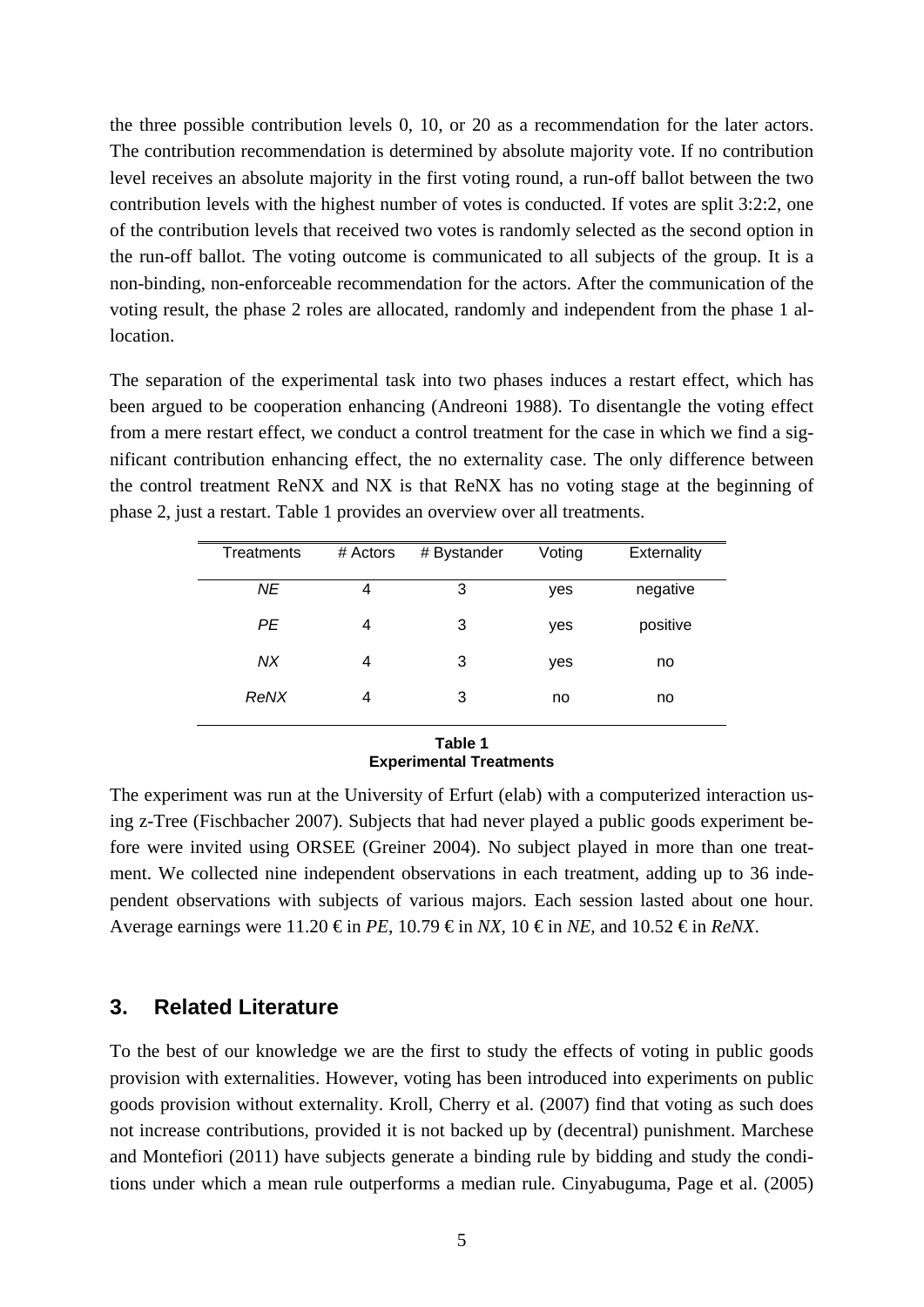allow participants to expel free-riders by majority vote, which leads to near complete cooperation in a linear public good. Likewise, Charness and Yang (2014) find that allowing groups to increase size and efficiency by vote is an effective device. Huber, Shubik et al. (2011) show that taxation is not only superior to mere voluntary provision, but also overwhelmingly chosen by vote. Wahl, Muehlbacher et al. (2010) have participants play a linear public good game in groups of three where the marginal per capita rate is drawn from one of two known distributions. If participants are allowed to themselves pick the distribution by vote, contributions are slightly higher. Hewett, Holt et al. (2005) give members of experimental communities with induced heterogeneous preferences two channels of influence on the level of providing public goods: through voting within their community, and through exit to another community. The alternative channel is shown to improve welfare. Innocenti and Rapallini (2011) have a similar finding. Putterman, Tyran et al. (2011) give groups a chance to vote on binding sanctions. Groups quickly learn to adopt efficient sanctioning schemes, which improves welfare. Güth and Sausgruber (2008) give groups a choice between a commodity tax and an income tax to finance a public good. Groups predominantly vote for the income tax, although the commodity tax would have been efficient.

Other experiments introduce voting into common pool resource experiments. Walker, Gardner et al. (2000) allow each member of a group of seven to propose a binding vector of take rates. The whole group votes on all proposals. A proposal is adopted only if a majority of members votes for it. If no proposal reaches a majority, members decide individually. Otherwise the chosen rule is enforced. This procedure significantly improves welfare. Vyrastekova and van Soest (2003) allow users to vote on an incentive scheme. Provided the group chooses an appropriate scheme, this increases welfare. Yet this only happens in about half of the groups. Rauchdobler, Sausgruber et al. (2010) introduce voting into a threshold public good, but do not find significant welfare improvements, while Feige, Ehrhart et al. (2014) do. Finally Vanberg (2010) has dictators vote on a non-binding sharing rule. This does not induce more giving.

# **4. How should voting affect behavior?**

If it is common knowledge that all actors hold standard preferences, they do not have any incentives to contribute to the public good. This even holds true for inequity averse actors, unless their disutility from advantageous inequity is very high. Allowing players to vote on a non-binding recommendation, as in phase 2, does not change this result. The non-binding nature of the recommendation makes actors indifferent with respect to its contents. Hence, being asked to cast a vote a group of rational agents may create any voting result and continue freeriding.

In their seminal paper Kreps, Milgrom et al. (1982) show that, when abandoning common knowledge of rationality and assuming incomplete information about the other player's type,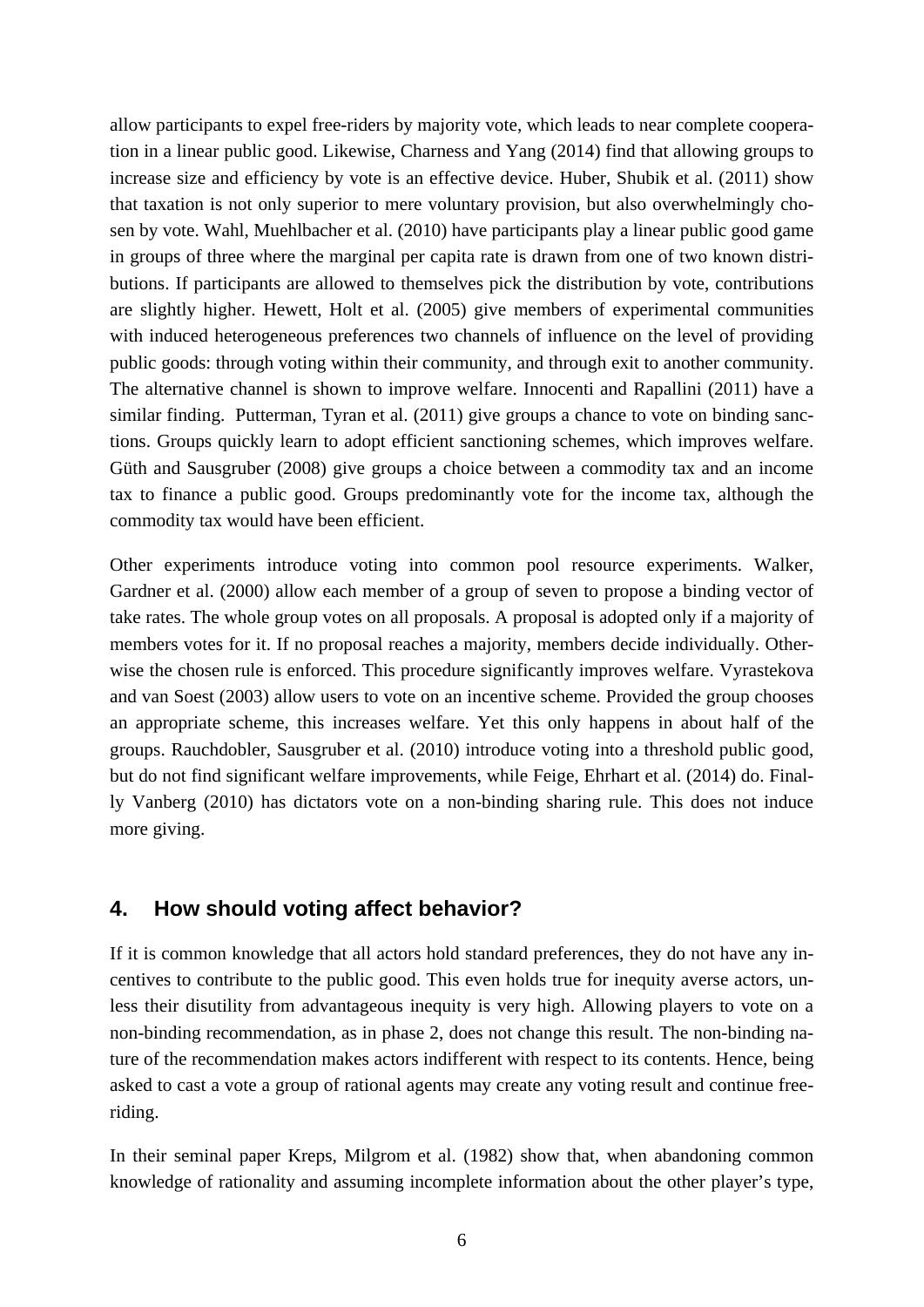cooperation may occur in a sequential equilibrium of the finitely repeated prisoners' dilemma game. Narrowly self-interested players conditionally cooperate in equilibrium if both of them believe that there is a small chance that the opponent cooperates. This 'rational cooperation' already yields incentives for (conditional) cooperation in phase 1. In this logic, the voting mechanism in phase 2 may further support conditional cooperation by being used as a vehicle to signal the level on which players conditionally cooperate.

The signal gains additional strength if players believe that others comply with the voted recommendation although it is non-binding. Players vote under the veil of uncertainty of their role in phase 2. Risk neutral players may vote for the contribution that yields the highest expected payoff, i.e. maximize  $\pi^{VU} = \frac{1}{7} \cdot \Pi = 20 + \frac{3}{7}(0.2 + b)G$ . Because with a positive externality both actors and bystanders profit from high contributions, we should expect a high proportion of votes for 20 in *PE*. In *NE* actors benefit from high contributions, while bystanders dislike contributions to the public good. However, all three possible contribution recommendations yield the same expected payoff of 20. Absent any externality, in *NX*, actors profit from high contributions, while bystanders are unaffected. The expected payoff under the veil of uncertainty increases in contributions, which is why we expect a high proportion of votes for 20. Thus, we expect votes for 20 in *PE* and *NX* and no clear voting patterns in *NE*.

If we assume that subjects are inequity averse (Fehr and Schmidt 1999), their voting decision is not solely based on the expected payoff, but on the expected utility, which incorporates potential disutility out of advantageous and disadvantageous inequity. Thus, under the veil of uncertainty a player has to evaluate  $U(\pi^{VU}) = \frac{4}{7}u_A + \frac{3}{7}u_B$ . The identical endowments of actors and bystanders in all our three treatments ensure that all actors and all bystanders achieve identical payoffs if all actors free-ride. If actors choose identical positive contributions there is no inequity among the actors, but inequity with respect to the bystanders in each of the three treatments. Under the usual assumptions on the inequity aversion parameters  $\alpha$  and  $\beta$ , full contribution of all actors yields the highest expected utility in *PE* and *NX*, whereas free-riding of all actors yields the highest expected utility in the *NE*. Thus, we expect votes for 20 in *PE* and *NX* and votes for 0 in *NE*.

# **Hypothesis 1 Votes:** *We expect high votes in PE and NX. In contrast we expect rather low votes in NE.*

Voting outcomes serving as a coordination device for active players' 'rational cooperation' may be followed until an end effect kicks in, independent of the treatment. A treatment difference in compliance, however, may appear when one considers that votes are influenced by role uncertainty. Since in PE insiders' and outsiders' interest for high contribution levels are aligned, compliance should be expected to be high. In NE, however, the active players may be reluctant to dampen their contributions based on a low voting result originally motivated by the fear of becoming an outsider. Thus, compliance may be low in NE. Thus, although recommendations are non-binding, we expect voting to be effective and different across treatments.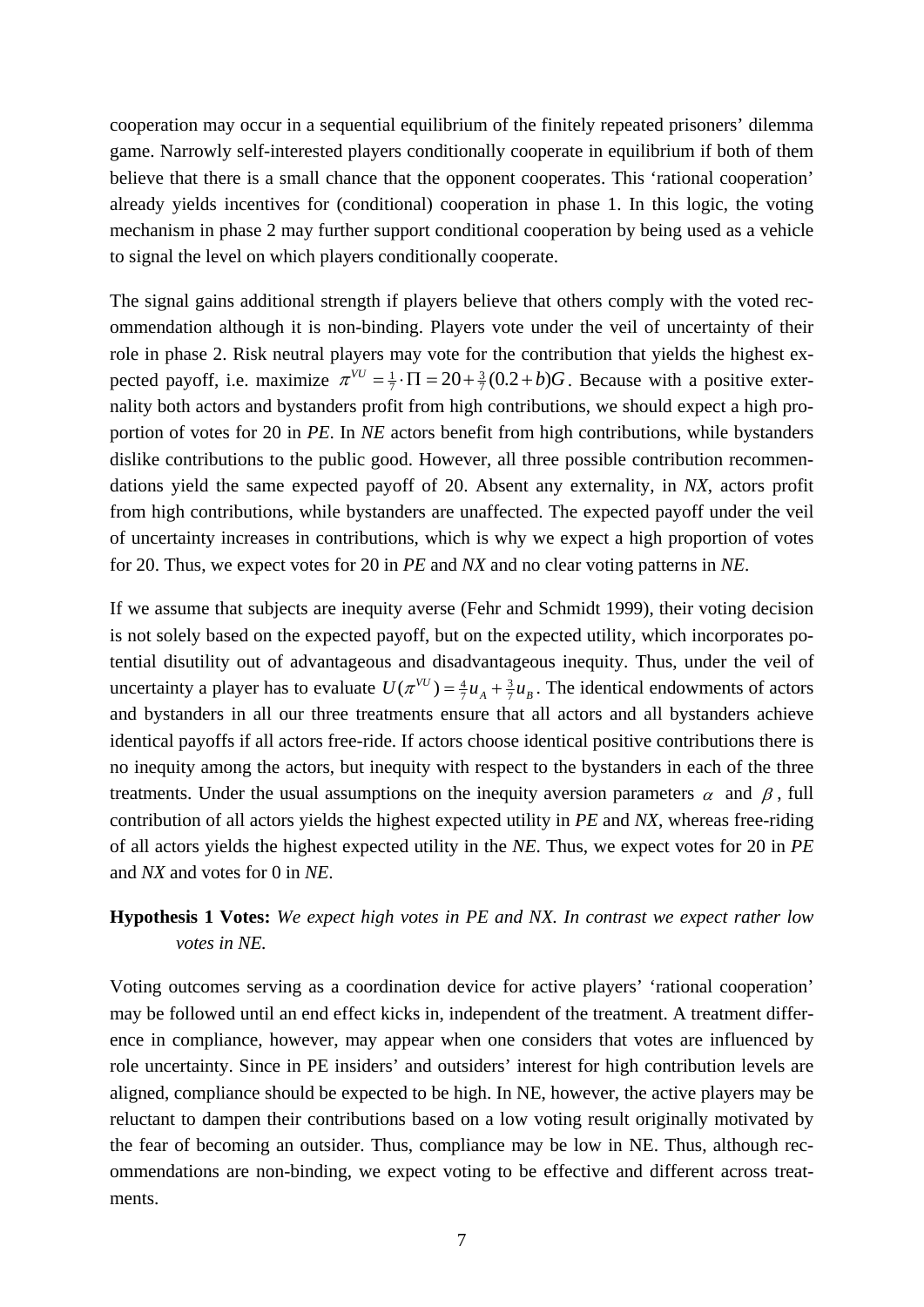- *Hypothesis 2 Compliance with the voting result: Compliance with the voting result is expected to be higher in NX and PE than in NE.*
- *Hypothesis 3 Contributions after voting: Compared to the situation before voting we expect contributions to be higher in PE and NX. Due to the beneficial effect of the positive externality, the contribution enhancing effect may be expected to be even more pronounced in PE than in NX. In NE the internalization of the externality through voting is expected to lead to lower contributions as compared to the situation before voting.*

#### **5. R Results**

# *Contrib butions*

The development of contributions is displayed in Figure 1. In phase 1, absent any voting, contribution levels do not significantly differ between treatments (NX vs. NE  $p=0.1445$ , NX vs. PE p=0.8252, PE vs. NE p=0.2508)<sup>3</sup>. Also parametrically the main effects for treatments PE and NE are insignificant (see Table 2).



**Contributions per Treatment Figure 1**

These observations leads to

**Result 1:** Just knowing that contributions of actors impose a negative externality on bystand*ers does not prevent actors from cooperating. Knowing that bystanders would benefit as well does not induce actors to make higher contributions.* 

<sup>-</sup>3 All reported non-parametric pairwise treatment comparisons use two sided Mann Whitney U-tests with N  $= 18$ . The within treatment comparisons use the two sided Wilcoxon test with N=9.  $\overline{a}$  $\overline{a}$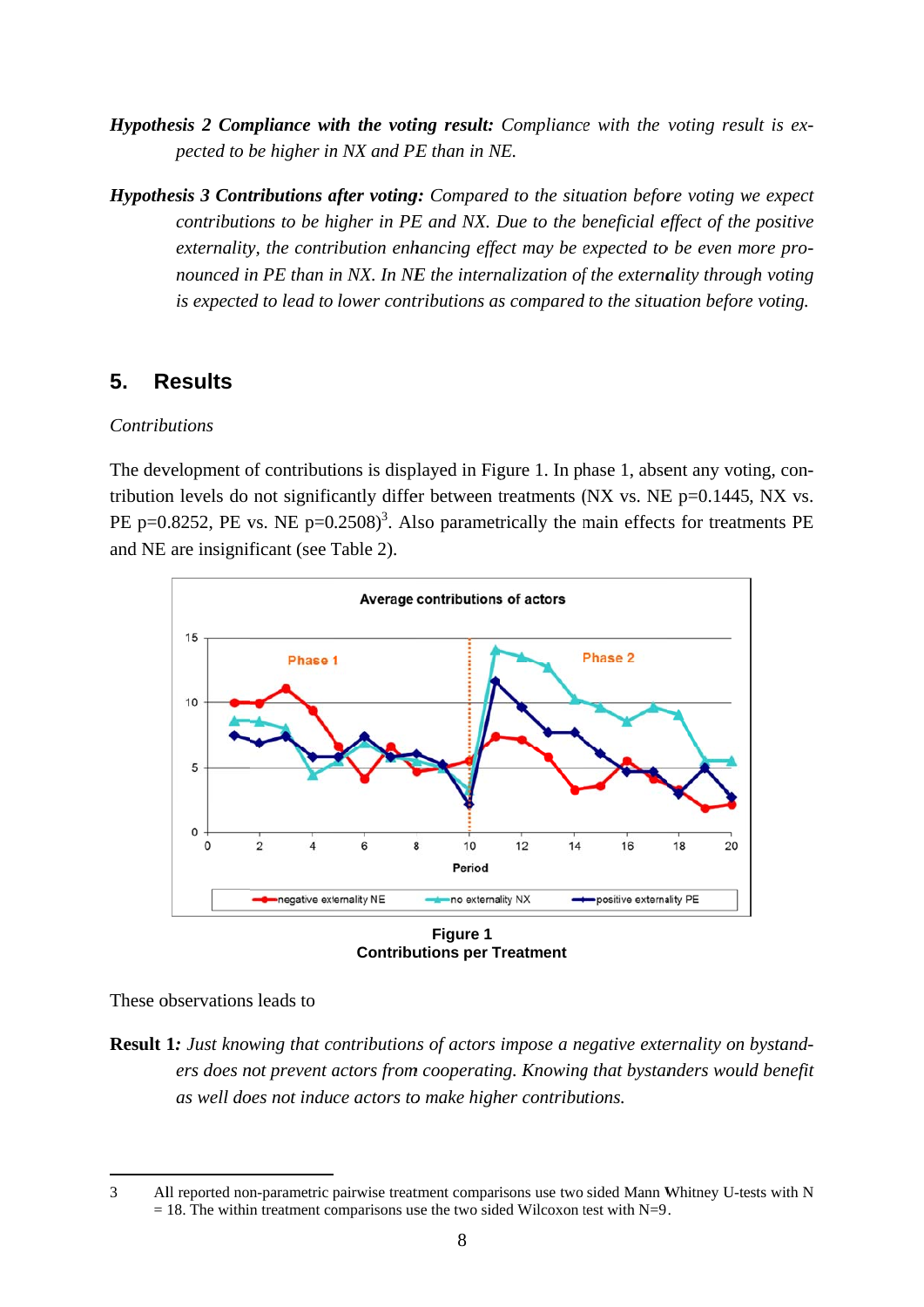|                 | Linear      |                      | interval regression |                      |  |
|-----------------|-------------|----------------------|---------------------|----------------------|--|
|                 | coefficient | net effect of voting | coefficient         | net effect of voting |  |
| Second phase    | $3.125***$  | $3.125***$           | 3.095***            | $3.095***$           |  |
|                 | (.545)      | (.545)               | (.544)              | (.544)               |  |
| <b>PE</b>       | -.344       | .468                 | $-0.325$            | .465                 |  |
|                 | (1.028)     | (.530)               | (1.021)             | (.530)               |  |
| PE*second phase | $-2.657**$  | $-2.708***$          | $-2.630**$          | $-2.717***$          |  |
|                 | (.760)      | (.545)               | (.760)              | (.544)               |  |
| <b>NE</b>       | .802        |                      | .819                |                      |  |
|                 | (1.027)     |                      | (1.019)             |                      |  |
| NE*second       | $-5.833***$ |                      | $-5.812***$         |                      |  |
| phase           | (.771)      |                      | (.769)              |                      |  |
| round in phase  | $-0.663***$ |                      | $-0.661***$         |                      |  |
|                 | (.045)      |                      | (.045)              |                      |  |
| Cons            | 10.080***   |                      | 10.093***           |                      |  |
|                 | (.767)      |                      | (.762)              |                      |  |
| N obs           | 2160        |                      | 2160                |                      |  |
| N individuals   | 154         |                      | 154                 |                      |  |
| N groups        | 27          |                      | 27                  |                      |  |

#### **Table 2 Contributions per Treatment and Phase4**

column 1: linear mixed effects, standard errors for choices nested in individuals nested in groups, Hausman test insignificant column 2: average marginal effects (net effects) tested with Wald tests

column 3: mixed effects interval regression, standard errors for choices nested in individuals nested in groups

column 4: average marginal effect from previous model

standard errors in parenthesis

\*\*\*  $p < .001$ , \*\*  $p < .01$ , \* $p < .05$ 

Voting leads to a significant increase in contributions if bystanders are unaffected (*NX*) (expressed in the significance of the main effect of the "second phase" in the regressions in Table 2). This, however, is not true when bystanders are either positively or negatively affected by contributions. If the externality is negative, contributions after voting are significantly lower than before votes are cast (significance of the net effect, i.e. adding up the treatment main effect and the interaction effect, and testing the combined effect with a Wald test, Table 2). In case of a positive externality, voting does not significantly change contributions.<sup>5</sup>

Although contributions did not show any significant treatment differences in phase 1, they do so in phase 2. After voting, the positive as well as the negative externality leads to a significantly lower contribution level than if bystanders are unaffected (periods 11-20: *NX* vs. *NE* p=0.0169, *NX* vs. *PE* p=0.0575, *PE* vs. *NE* p=0.1112). In the regression, both interactions between being in the second phase and the direction of the externality are significant (Table 2). So only for *NX* and *NE* do we support our hypothesis 3, while voting does not increase contributions in *PE*. This leads to

<sup>-</sup>4 In principle, for our data structure, the interval regression is more appropriate than the linear model, as our dependent variable has only three expressions, and these expressions are equidistant (which is why we do not need ordered probit). Yet interaction terms do not have a straightforward interpretation in nonlinear models (Ai and Norton 2003). Comparing this model with the linear random effects model, one sees that both models are very similar. For the ease of interpretation, we therefore rely on the linear model. Note that this choice works against us. As the much larger Chi2 value shows, the interval regression has even higher statistical power.

<sup>5</sup> Non-parametric Wilcoxon tests of mean contributions in the first vs. the second phases per group exhibit a significant difference for NX and NE ( $p = .0502$ ), but not for PE ( $p = .3726$ ).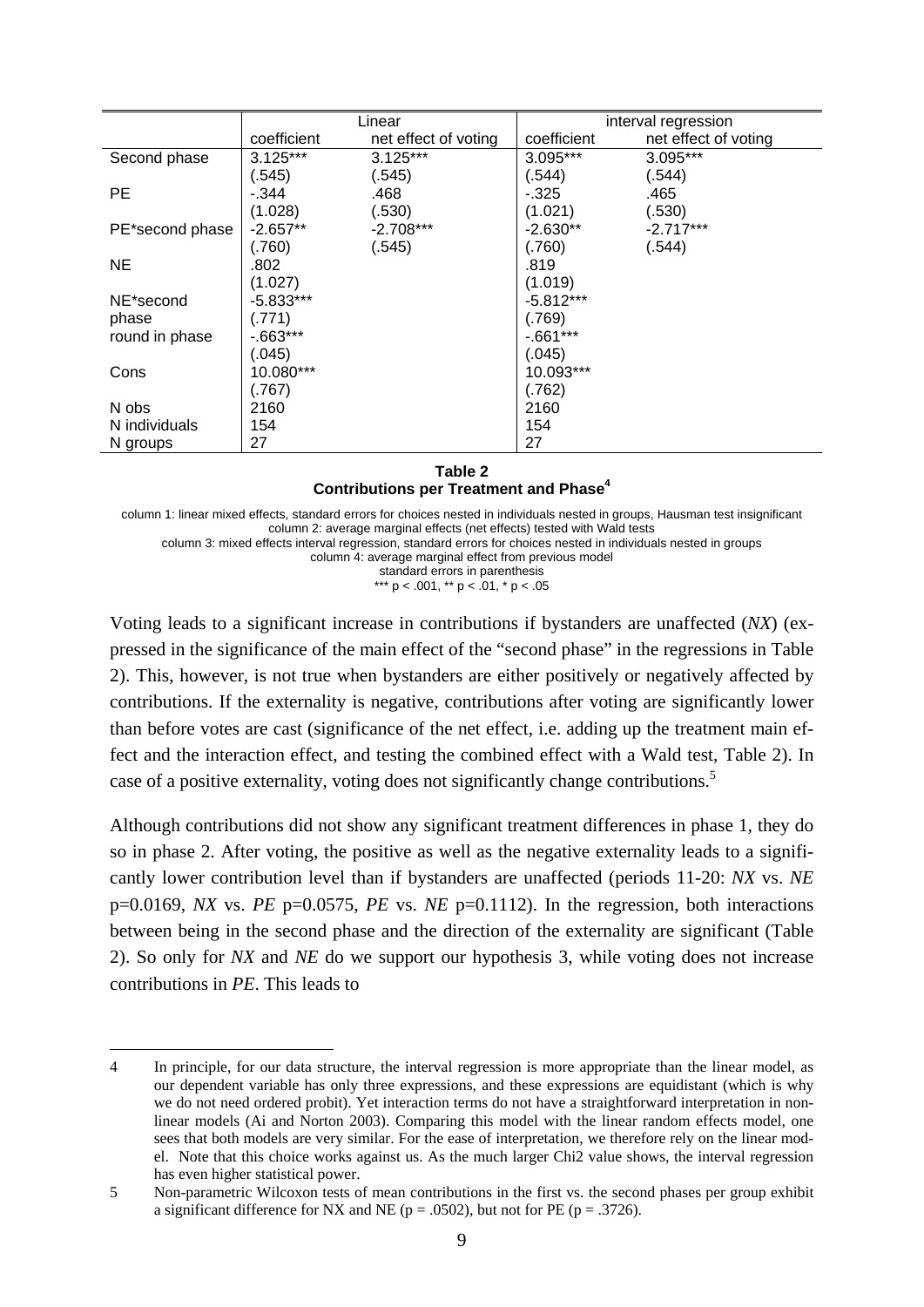**Result 2:** If actors' cooperation has a negative externality on bystanders, voting reduces con*tributions. If bystanders are unaffected, voting has a strong positive effect. In case of a* positive effect voting has no significant effect on contributions.

### Voting Outcomes and Votes

In order to shed some more light on the surprising result for *PE*, we study voting outcomes (see Figure 2). As we have expected in hypothesis 1, voting outcomes are more cautious in the negative externality treatment. Only in one group the recommended contribution level is 20. Voting outcomes in *NE* are lower than both in *PE* and *NX* (*NE* vs. *NX* p=0.0128; *NE* vs. *PE* p=0.0128). Again in accord with hypothesis 1, in both *PE* and *NX* six out of nine groups vote for a recommended contribution level of 20.



#### **Voting Outcomes Figure 2**

Individual votes are more dispersed, but in line with voting outcomes (see Figure 3). Only in *NE* does the role in the phase before the vote significantly influence votes (Fisher's exact test,  $p = .001$ ). As one would expect, former bystanders are much more likely to vote for a recommendation of zero contributions than former actors.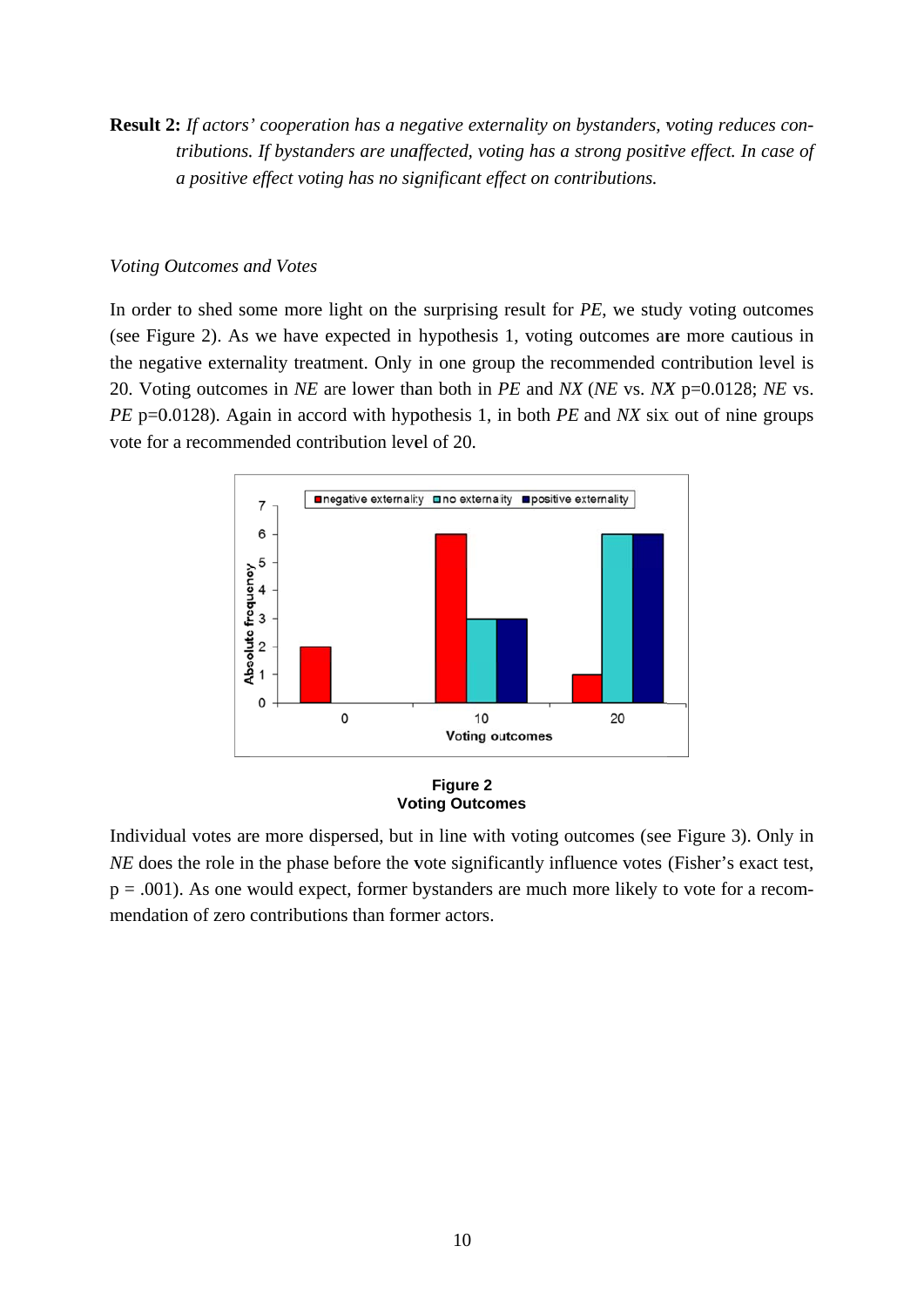

**Votes Conditional on the Role in Phase 1 Figure 3**

**Result 3:** The lower contributions in PE as compared to NX cannot be explained by differences in voting outcomes. Voting results are not different and encourage high contributions. The voting behavior in NE mirrors the internalization of the negative externality.

### $Compliance$

If recommendations do not cause the difference between PE and NX, the reason may be a difference in compliance, which we operationalize as the difference between a subject's contribution and her group's voted recommendation. This dependent variable also allows us to address our Hypothesis 2. Groups that voted for 10 are displayed in the left panel and groups that voted for 20 are displayed in the right panel of Figure 4. If the recommended contribution is 10, in all treatments mean contributions come close to the recommendation. By contrast, the recommendation of 20 is poorly respected, however better in NX (left panel of Figure 4).



**Compliance with Voting Outcome Figure 4**

Note, that we refrain from displaying the single group that voted for 20 in NE, since this is only one observation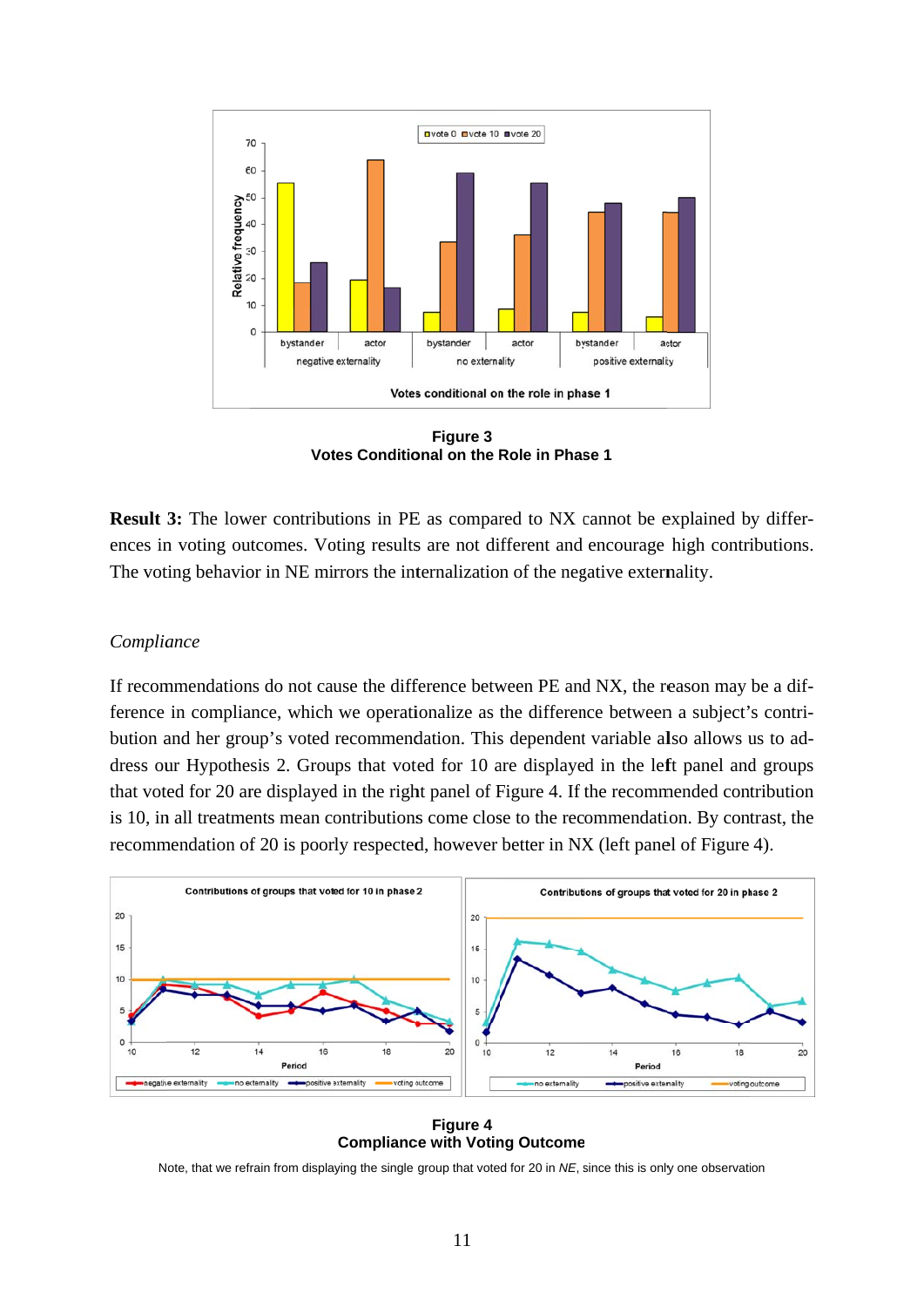Due to a ceiling effect participants may only downwards deviate from a voting outcome of 20, but deviate in both directions from a voting outcome of 10. Therefore, the statistical analysis of Table 3 looks at absolute deviations between voting outcome and contribution. Model 1 directly tests hypothesis 2. The reference category is deviations from the voting outcome in *NX* and *PE*. The constant informs us that, in these treatments, deviations are pronounced. The negative coefficient of NE shows that, in contradiction with our expectation, in *NE* we find smaller, not larger deviations from the voting outcome  $(p = .060)$ . If we separately compare *NE* with *NX*, we do not find a significant difference (model 2), while the difference is significant and negative if we compare *NE* with *PE* (model 3). This is remarkable since, from the perspective of the actors, compliance with low voting outcomes in *NE* is a sacrifice, while (full) compliance with high voting outcomes in *PE* would also give actors a higher payoff. Model 4 splits the analysis by treatment and voting outcome. In this model, voting outcome 10 in *NX* is the reference category. Conditional on voting outcome, deviations from the voting outcome are least pronounced in *NX*. The more demanding the voting outcome, the less well it is obeyed.

|                   | model 1               | model 2    | model 3   | model 4    |
|-------------------|-----------------------|------------|-----------|------------|
| PE                |                       |            |           | $2.972*$   |
|                   |                       |            |           | (1.277)    |
| <b>NE</b>         | $-3.431$ <sup>+</sup> | $-1.944$   | $-4.917*$ | $3.104*$   |
|                   | (1.821)               | (2.067)    | (2.053)   | (1.509)    |
| voting outcome 0  |                       |            |           | $-5.100*$  |
|                   |                       |            |           | (2.179)    |
| voting outcome 20 |                       |            |           | $7.047***$ |
|                   |                       |            |           | (1.229)    |
| cons              | 9.181***              | $7.694***$ | 10.667*** | $2.997*$   |
|                   | (1.052)               | (1.461)    | (1.452)   | (1.219)    |
| N                 | 1080                  | 720        | 720       | 1080       |
| model             | .0596                 | .3468      | .0166     | $-.001$    |

#### **Table 3 Compliance with Voting Outcome**

depvar: |contribution – voting outcome|, phase 2 only, linear mixed effects, standard errors for choices nested in individuals nested in groups reference categories: model 1: *NX* and *PE*, model 2: *NX*, model 3: *PE*, model 4: *NX* voting outcome 10 standard errors in parenthesis<br>\*\*\*  $p < .001$ , \*\*  $p < .01$ , \*  $p < .05$ ,  $\frac{+}{p} < .1$ 

### *The Critical Effect of Comparative Performance*

Why are actors less inclined to follow the recommendation if contributions also increase bystander payoff? The regression in table 4 shows that actors conditionally cooperate and are independently affected by payoff comparisons to the other actors as well as to the bystanders. Most importantly, the regression shows that actors reduce contributions if bystanders have had a higher payoff and increase their contribution if they have outperformed bystanders in the previous period. While payoff comparisons to the other actors are not affected by the treatment variation, payoff comparisons to the bystanders are. The risk of falling behind the bystanders strongly differs between treatments and is most severe in PE. Consider for example three actors who contribute 20 and one actor who free-rides (contributes 0). In all treat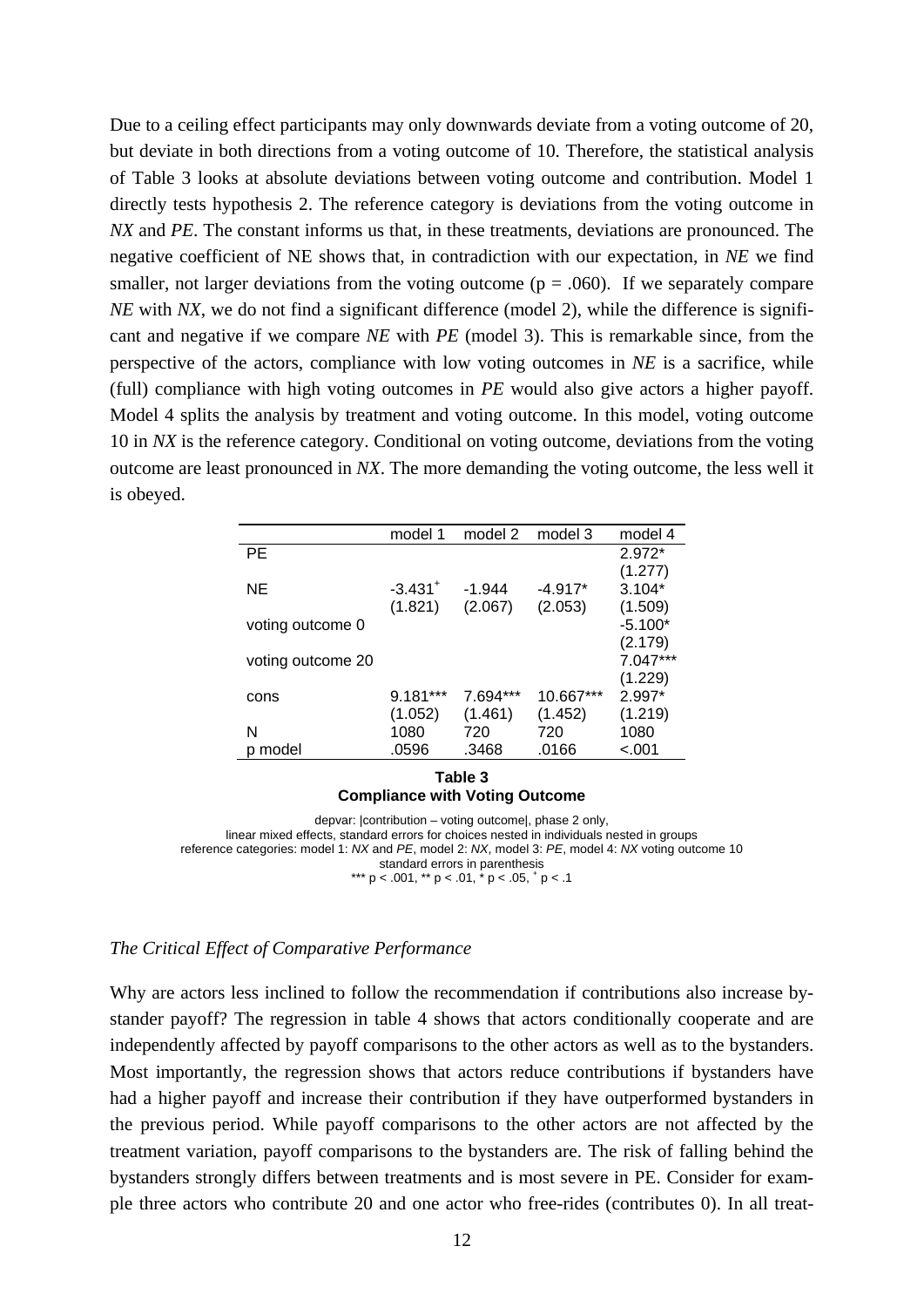ments the full contributors achieve a payoff of 24 and fall behind the free-rider whose payoff is 44. In PE, however, the contributors also fall behind the three passive bystanders, who earn 32 each. By contrast, in the same situation bystanders' payoff is 20 in NX, and hence below the payoff of active players who have fully contributed. More generally, in PE the contributing actors already fall behind the bystanders if there is a single free-rider in a group of full contributors, while in NX one needs at least two free-riders to make the full contributors fall behind the bystanders.

| PE.                                                | -2.806       |
|----------------------------------------------------|--------------|
|                                                    | (2.217)      |
| ΝE                                                 | $4.115^{+}$  |
|                                                    | (2.273)      |
| lagged profit                                      | .481***      |
|                                                    | (.097)       |
| lagged difference between own and average profit   | $-517**$     |
| of other active players                            | (.150)       |
| lagged difference between own and bystander profit | $.237*$      |
|                                                    | (.098)       |
| round in phase                                     | $-519***$    |
|                                                    | (.056)       |
| Cons                                               | $-16.587***$ |
|                                                    | (2.966)      |
| N obs                                              | 972          |
| N individuals                                      | 108          |
| N groups                                           | 27           |
| model                                              | <.001        |
|                                                    |              |

**Table 4 Explaining Compliance with Voting Outcome6**

depvar: contr – voting outcome, phase 2 only, Hausman Taylor, bootstrapped with draws of entire groups, 50 reps, \*\*\* p < .001, \*\* p < .01, \* p < .05

**Result 4:** *The desire not to fall behind bystanders reduces cooperation in PE and explains lower compliance in PE after voting.* 

# **6. Robustness**

-

When bystanders are unaffected, in treatment *NX*, contributions significantly increase after voting, while in the other treatments this is not the case (see Table 2 and footnote 5). In particular, in *NX* the contributions in round 11 (after voting) are significantly higher than the contributions in round 10 (immediately before voting) ( $p=.0087$ ). To assess how much of this significant increase may be attributed to the mere restart effect (Andreoni 1988) and how strong the additional effect of voting is, we compare the control treatment *ReNX* to *NX.* Figure 5 provides the impression that voting does indeed have an independent effect.

<sup>6</sup> Since the Hausman test turns out significant in this model, we have to estimate a Hausman Taylor model, where we instrument the three variables for experiences from the previous period. A subsequent Hausman test shows that we have successfully removed the endogeneity (Baltagi, Bresson et al. 2003).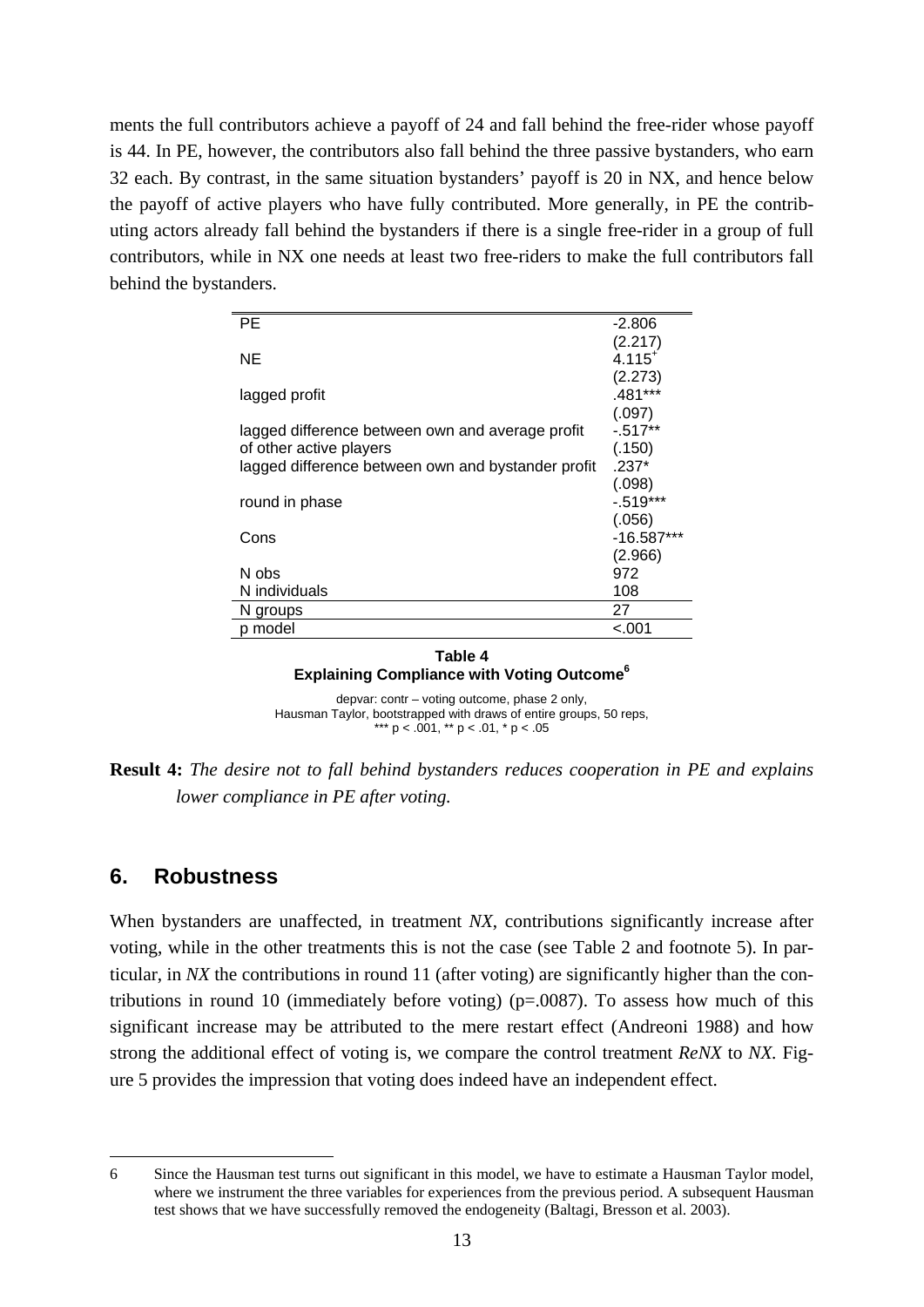

**Rob bustness Ch heck Figure 5**

|                   |             | model 1              |             | model 2              |
|-------------------|-------------|----------------------|-------------|----------------------|
|                   |             | linear               |             | interval regression  |
|                   | coefficient | net effect of voting | coefficient | net effect of voting |
| second phase      | $3.049***$  | $3.049***$           | $3.017***$  | $3.017***$           |
|                   | (.538)      | (.538)               | (.537)      | (.537)               |
| ReNX              | -1.568      | .523                 | $-1.566$    | .543                 |
|                   | (1.270)     | (.548)               | (1.259)     | (.550)               |
| ReNX*second phase | $-2.526**$  |                      | $-2.475**$  |                      |
|                   | (.768)      |                      | (.768)      |                      |
| round in phase    | $-608***$   |                      | $-608***$   |                      |
|                   | (.054)      |                      | (.054)      |                      |
| cons              | 9.805***    |                      | 9.828***    |                      |
|                   | (.946)      |                      | (.938)      |                      |
| N obs             | 1440        |                      | 1440        |                      |
| N individuals     | 105         |                      | 105         |                      |
| N groups          | 18          |                      | 18          |                      |
| p model           | $-.0001$    |                      |             |                      |
|                   |             | T.L. F               |             |                      |

#### **Compa aring** *NX* **wit th** *ReNX*  **Table 5**

column 1: linear mixed effects, standard errors for choices nested in individuals nested in groups, Hausman test insignificant column 2: average marginal effects (net effects) tested with Wald tests

column 3: mixed effects interval regression, standard errors for choices nested in individuals nested in groups

column 4: average marginal effect from previous model

standard errors in parenthesis \*\*\*  $p < .001$ , \*\*  $p < .01$ , \*  $p < .05$ 

Statistically, the two treatments are distinguishable only in phase 2. This result both holds non-parametrically ( $p = .2327$  in phase 1 and  $p = .0378$  in phase 2) and parametrically (Table 5). The interaction between phase 2 and *ReNX* is significant and almost entirely neutralizes the significant positive main effect of phase 2. Most importantly, this interaction effect gives us an estimate for the size of the additional effect of voting. It is as large as 2.526 and thus accounts for a 25.8 %  $(=100*2.526/9.805)$  increase in contributions.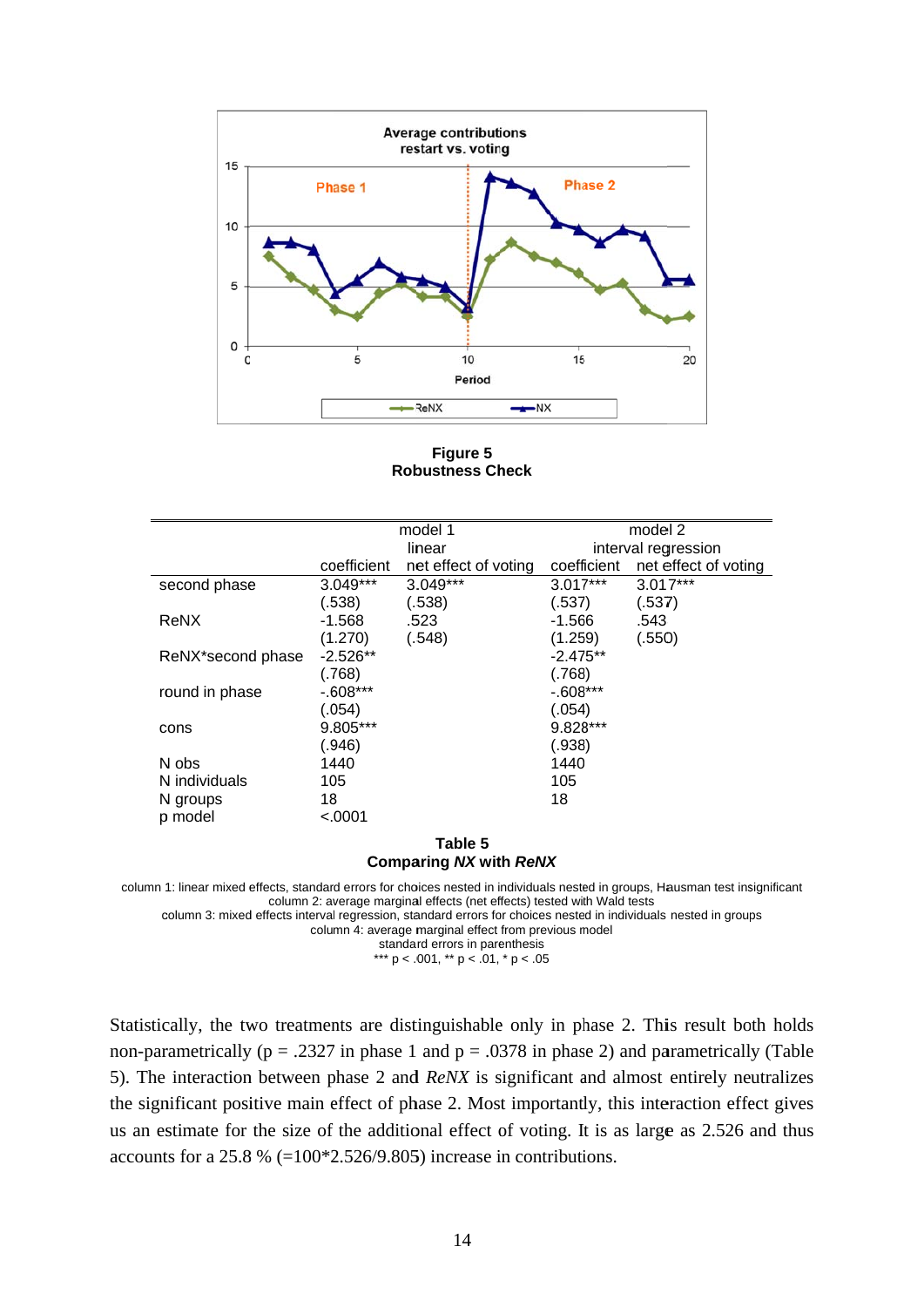# **7. Conclusions**

We study the effect of voting when insiders' public goods provision may affect bystanders. Voting is weak as voting outcomes are just non-binding recommendations. Nonetheless, voting leads to significantly lower contributions when public goods provision causes negative effects on bystanders. Apparently, those who have the good fortune to assume the active role feel obliged to respect the wish of potential bystanders to reduce their contributions. It is even more remarkable how well voting works if there are no externalities. It seems that voting under the veil of ignorance serves as a powerful commitment device, despite the fact that there is no enforcement. It is quite plausible that, with negative externalities and when bystanders are unaffected, voting would work even better if groups had a chance to enforce their collective decision. By contrast, voting does not lead to increased contributions when it would be socially most desirable: when the contributions of insiders have a positive effect on bystanders. In this situation, compliance to high voting outcomes is poor and the negative effects of unfavorable payoff comparisons destroy the otherwise beneficial effects of voting.

Experiments identify causal effects and deliberately abstract from many factors that are very likely to matter for the conflicts of life that motivate the research. This experiment is no exception. We therefore do not venture immediate implications for policy making. Such caution is particularly advisable since most of our motivating examples are taken from large communities, even multiple countries. Such communities do not only have many more members than our experimental groups. Their decision making is also embedded into elaborate political institutions, and builds on an extended collective history. Yet all the necessary qualifications taken into account, our results may be turned into a hypothesis: could it be that decision making across the boundaries of constituencies most urgently needs explicit enforcement if decisions impose a distributional loss on their actors? This would be good news and bad. If there is no pronounced and visible distributional loss, simple joint decision making might already be instrumental. Yet if compliance requires accepting a distributional loss, our results suggest that policy makers must implement some form of enforcement to achieve the local goal.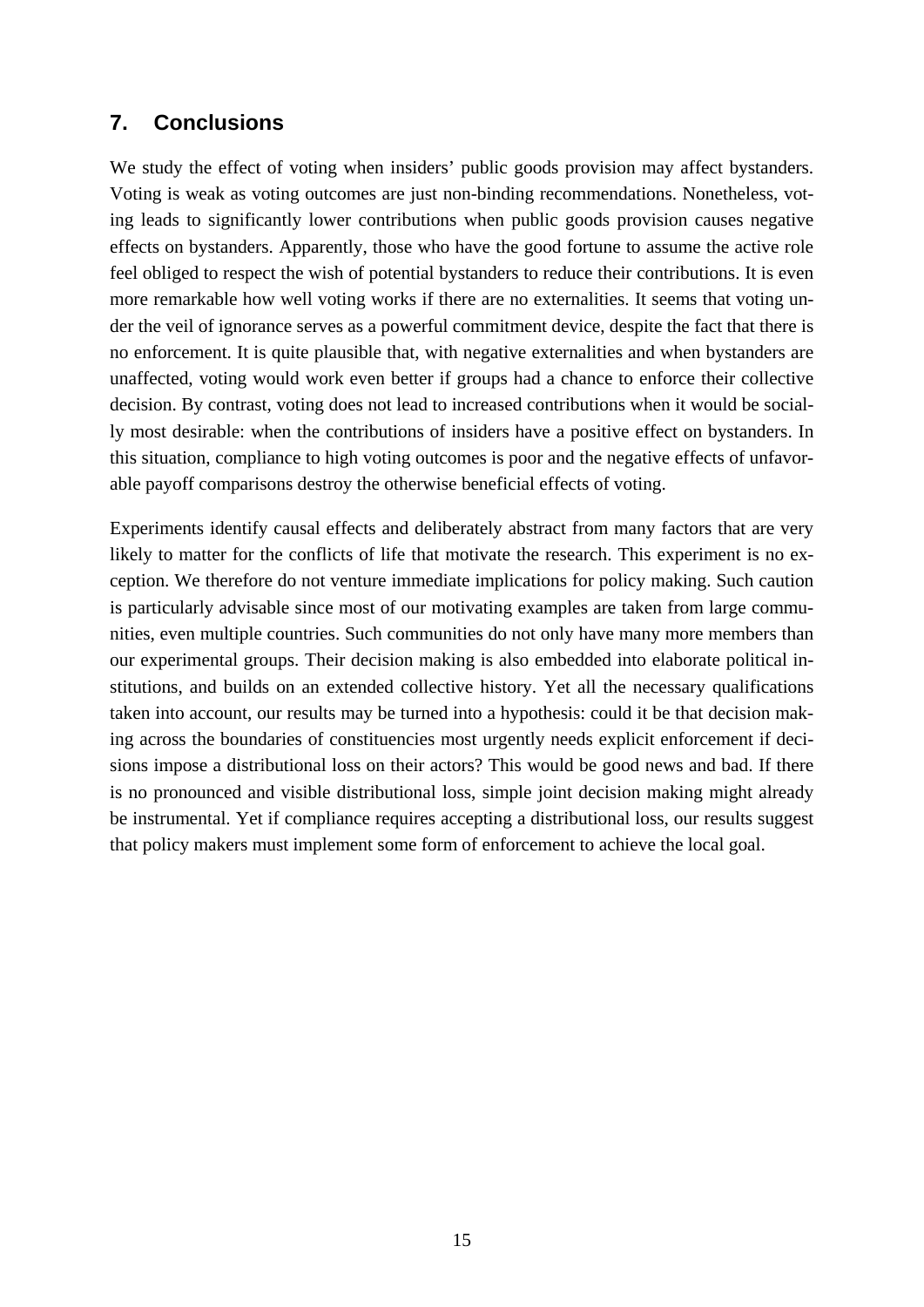# **References**

- AI, CHUNRONG AND EDWARD C. NORTON (2003). "Interaction Terms in Logit and Probit Models." Economics Letters 80: 123-129.
- ANDREONI, JAMES (1988). "Why Free Ride? Strategies and Learning in Public Goods Experiments." Journal of Public Economics 37: 291-304.
- BALTAGI, BADI H., GEORGES BRESSON AND ALAIN PIROTTE (2003). "Fixed Effects, Random Effects or Hausman–Taylor? A Pretest Estimator." Economics Letters 79: 361-369.
- CHARNESS, GARY AND CHUN-LEI YANG (2014). "Starting Small Toward Voluntary Formation of Efficient Large Groups in Public Goods Provision." Journal of Economic Behavior & Organization 102: 119-132.
- CINYABUGUMA, MATTHIAS, TALBOT PAGE AND LOUIS PUTTERMAN (2005). "Cooperation under the Threat of Expulsion in a Public Goods Experiment." Journal of Public Economics 89: 1421-1435.
- FEIGE, CHRISTIAN, KARL-MARTIN EHRHART AND JAN KRÄMER (2014). Voting on Contributions to a Threshold Public Goods Game. An Experimental Investigation.
- FISCHBACHER, URS (2007). "z-Tree. Zurich Toolbox for Ready-made Economic Experiments." Experimental Economics 10: 171-178.
- GREINER, BEN (2004). An Online Recruiting System for Economic Experiments. Forschung und wissenschaftliches Rechnen 2003. K. Kremer and V. Macho. Göttingen: 79-93.
- GÜTH, WERNER AND RUPERT SAUSGRUBER (2008). "Voting Between Tax Regimes to Fund a Public Good." Economics of Governance 9(4): 287-303.
- HEWETT, ROGER, CHARLES A. HOLT, GEORGIA KOSMOPOULOU, CHRISTINE KYMM, CHERYL X. LONG, SHABNAM MOUSAVI AND SUDIPTA SARANGI (2005). "A Classroom Exercise. Voting by Ballots and Feet." Southern Economic Journal 72: 253-263.
- HUBER, JÜRGEN, MARTIN SHUBIK AND SHYAM SUNDER (2011). Financing Public Goods Through Taxation in a General Equilibrium Economy. Experimental Evidence.
- INNOCENTI, ALESSANDRO AND CHIARA RAPALLINI (2011). "Voting by Ballots and Feet in the Laboratory." Giornale degli Economisti e Annali di Economia 70: 3-24.
- KREPS, DAVID M., PAUL R. MILGROM, JOHN ROBERTS AND ROBERT B. WILSON (1982). "Rational Cooperation in the Finitely Repeated Prisoners' Dilemma." Journal of Economic Theory 27: 245-252.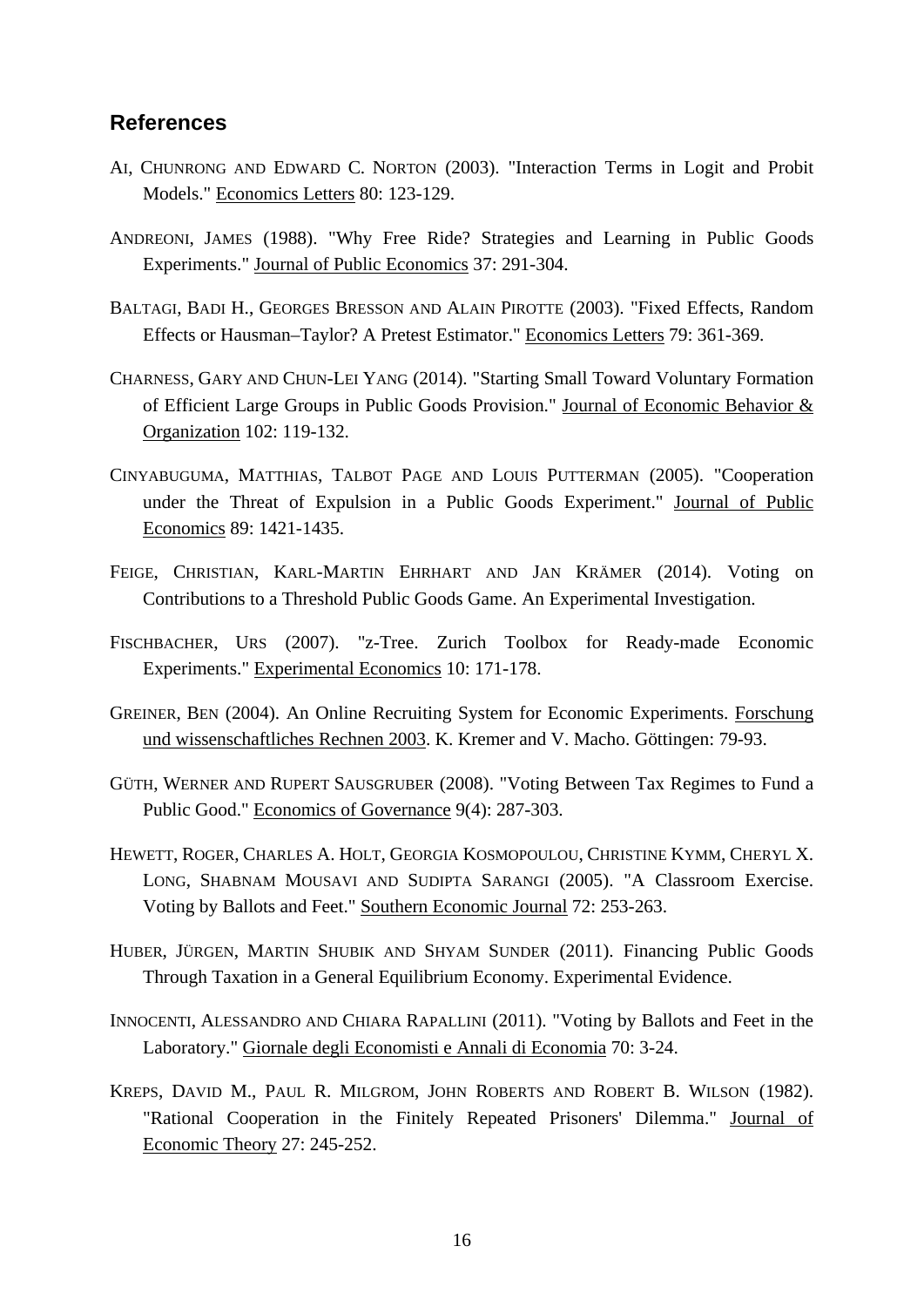- KROLL, STEPHAN, TODD L. CHERRY AND JASON F. SHOGREN (2007). "Voting, Punishment, and Public Goods." Economic Inquiry 45: 557-570.
- MARCHESE, CARLA AND MARCELLO MONTEFIORI (2011). "Strategy versus Sincerity in Mean Voting." Journal of Economic Psychology 32: 93-102.
- PUTTERMAN, LOUIS, JEAN-ROBERT TYRAN AND KENJU KAMEI (2011). "Public Goods and Voting on Formal Sanction Schemes. An Experiment." Journal of Public Economics 95: 1213-1222.
- RAUCHDOBLER, JULIAN, RUPERT SAUSGRUBER AND JEAN-ROBERT TYRAN (2010). "Voting on Thresholds for Public Goods. Experimental Evidence." Finanzarchiv 66: 34-64.
- VANBERG, CHRISTOPH (2010). "Voting on a Sharing Norm in a Dictator Game." Journal of Economic Psychology 31: 285-292.
- VYRASTEKOVA, JANA AND DAAN VAN SOEST (2003). "Centralized Common-Pool Management and Local Community Participation." Land Economics 79: 500-514.
- WAHL, INGRID, STEPHAN MUEHLBACHER AND ERICH KIRCHLER (2010). "The Impact of Voting on Tax Payments." Kyklos 63: 144-158.
- WALKER, JAMES M., ROY GARDNER, ANDREW HERR AND ELINOR OSTROM (2000). "Collective Choice in the Commons. Experimental Results on Proposed Allocation Rules and Votes." The Economic Journal 110: 212-234.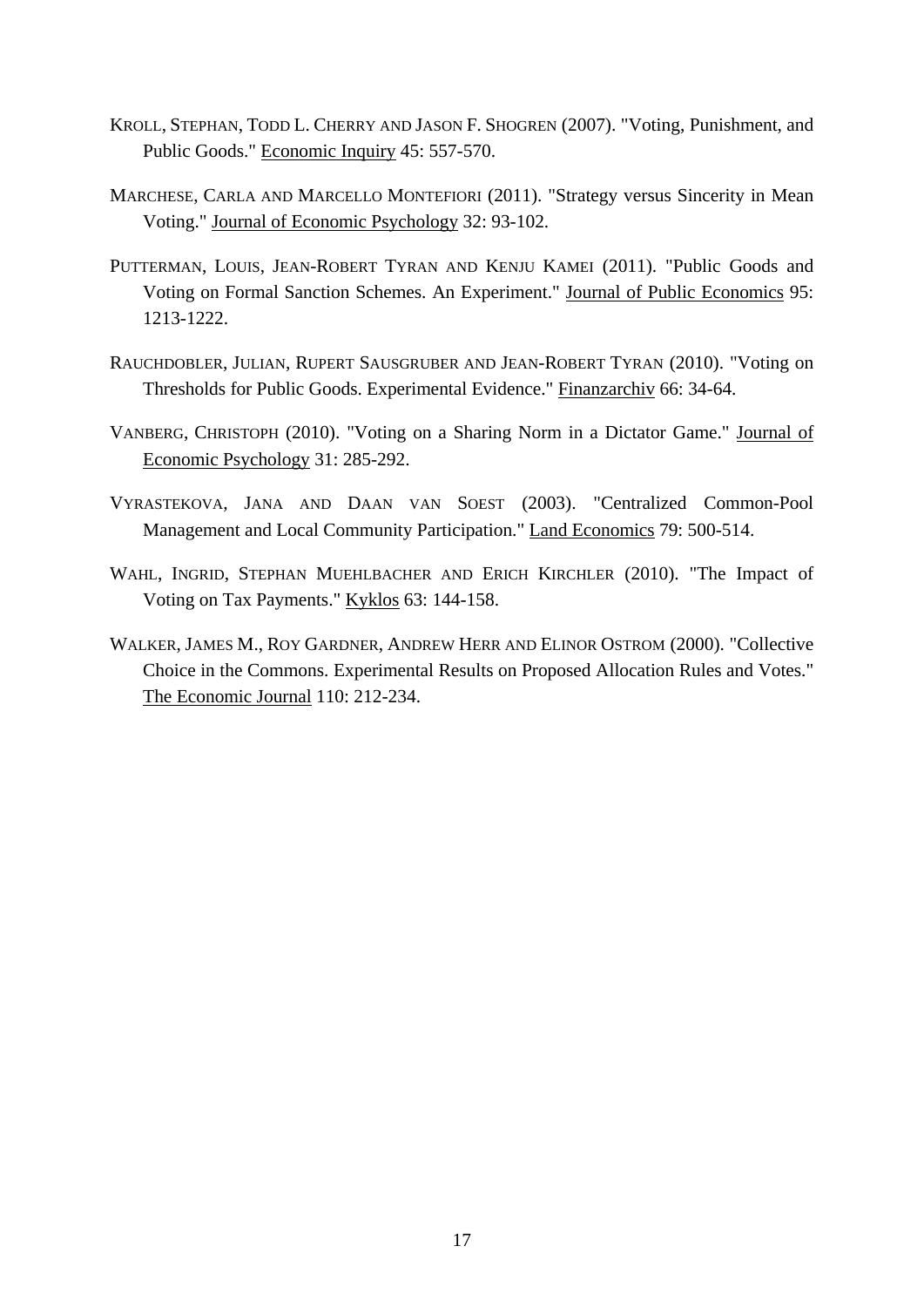# **Appendix: Instructions to the Experiment**

In Section A we list the instructions for the positive externality treatment *PE*. The instructions for treatments *NE* and *NX* are analogous and may be requested from the authors. In Section B we list the instructions for phase 2 of the treatment without voting *ReNX*. The instructions for phase 1 of *ReNX* are identical to the phase 1 instructions of *NX*. Please notice that in all treatments we played a third phase, which is not in the focus of this paper. All provided instructions are translations from the original German instructions. The originals may be requested from the authors.

# **A. Instructions to** *PE*

### **Instructions**

# **General Information**

- At the beginning of the experiment you will be randomly split into **3 groups of 7 members**. During the whole experiment you will only interact with members of your group.
- The experiment consists of **3 phases**. First you will be informed about phase 1. You will learn about the rules of the next phase as soon as the previous phase has been terminated. **Please note**: The decisions you make in one phase **do not affect** the range of possibilities you have at your disposal in any later phases.

# **Information for phase 1:**

- There are **two types** of players: **active** and **passive players**. There are **4 active players** and **3 passive players**. At the beginning of phase 1 it will be randomly determined whether you are an active or a passive player. Your type will remain unchanged for the whole duration of phase 1.
- You play **10 rounds**, each round will have the same structure.
- Each **active** and each **passive** player receives an **endowment of 20 points in each round.**
- **Active players**: Each active player has to decide how many of the 20 points he/she wants to **contribute** to the public good. All points contributed to the public good will be **multiplied by 1.6**  and **equally** split among all 4 active players, i.e. for every point contributed to the public good by an active player, every **active player receives 0.4 (=1.6/4).** Points not contributed to the public good will stay with the player. More precisely, each active player has to select one of the following three options:
	- **Contribute** 0 points and keep 20 points,
	- **Contribute** 10 points and keep 10 points or
	- **Contribute** 20 points and keep 0 points
- **Passive players**: Passive players cannot contribute to the public good. The payoff of the passive players depends on the contributions of the active players. For each point contributed to the public good by an active player, each passive player receives **0.2 points**.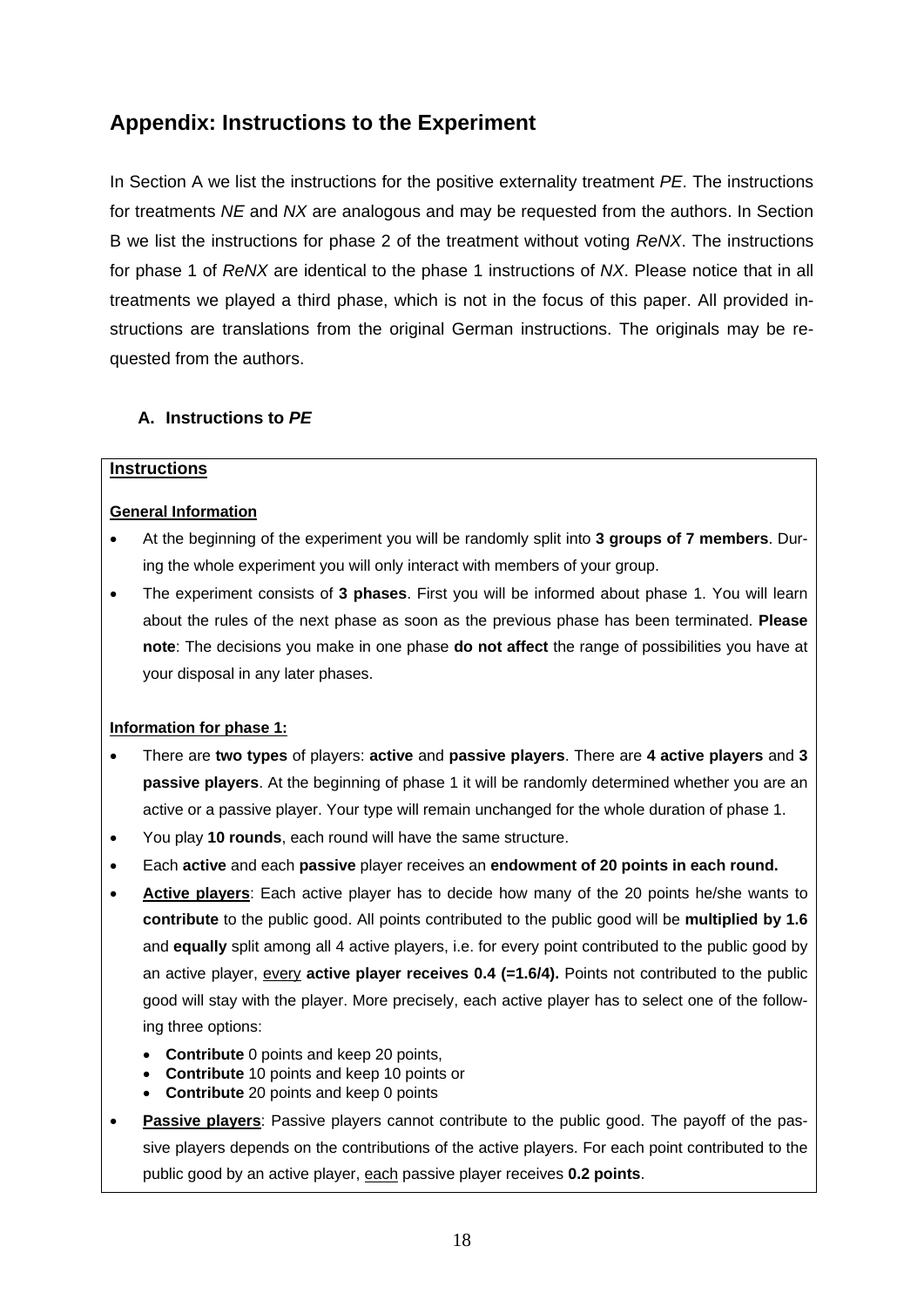|  | Payoff per round: |  |  |  |
|--|-------------------|--|--|--|
|--|-------------------|--|--|--|

| for active players:         | <b>20</b> – points contributed $\div$ 0.4 x sum of the contribution of all active<br>players |
|-----------------------------|----------------------------------------------------------------------------------------------|
| for <b>passive players:</b> | 20 + $0.2$ x sum of the contribution of all active players                                   |

# **Example**

If the four active players contribute 0, 10, 10 und 20 (arranged by amount), the sum of contributions by all active players is 40 and each active player receives 0.4x40=16 from the joint project. The individual payoffs per round of the **active players** depend on the amounts contributed and are:

- for the player who contributed  $0: 20 0 + 16 = 36$
- for the player who contributed 10:  $20 10 + 16 = 26$  and
- for the player who contributed 20:  $20 20 + 16 = 16$ .

The payoff per round for each **passive player** is 20 + 0.2x40 = 28.

# **Payoff**

Each player receives a flat fee of **€ 4** once. At the end of the experiment the points will be paid in Euro with the exchange rate: **10 points** are **0.15 €**.

# **Instruction for phase 2:**

# **General Information**

- In the second phase you will continue to play in your group of 7 participants.
- You will again play 10 rounds of the game described in phase 1. Before round 1 and before the determination of the active and passive players, all participants will vote on how many points the active players should contribute to the public good.
- After the voting and before the start of the first round the 4 active und the 3 passive players will be **drawn anew**. Your type will be drawn **randomly** and **independently of your previous** type.

# **Voting on the amount of the contribution**

- Before the determination of active and passive players, all 7 players of the group vote on the **amount of the contribution** in the following 10 rounds. **Please note:** At the time of the voting you do not know yet whether you will be an active or a passive player in phase 2. You do know, however, that the payoff of the passive players in phase 2 depends on the contributions of the active players.
- Each player can vote for one of the three possible amounts (0, 10 or 20).
- After everybody's vote has been cast you will be informed about the result of the voting.
- If one of the amounts obtains the absolute majority, i.e. received 4 or more votes, it is selected (see example 1).
- If there is no amount with an absolute majority, a run-off vote between the two amounts with